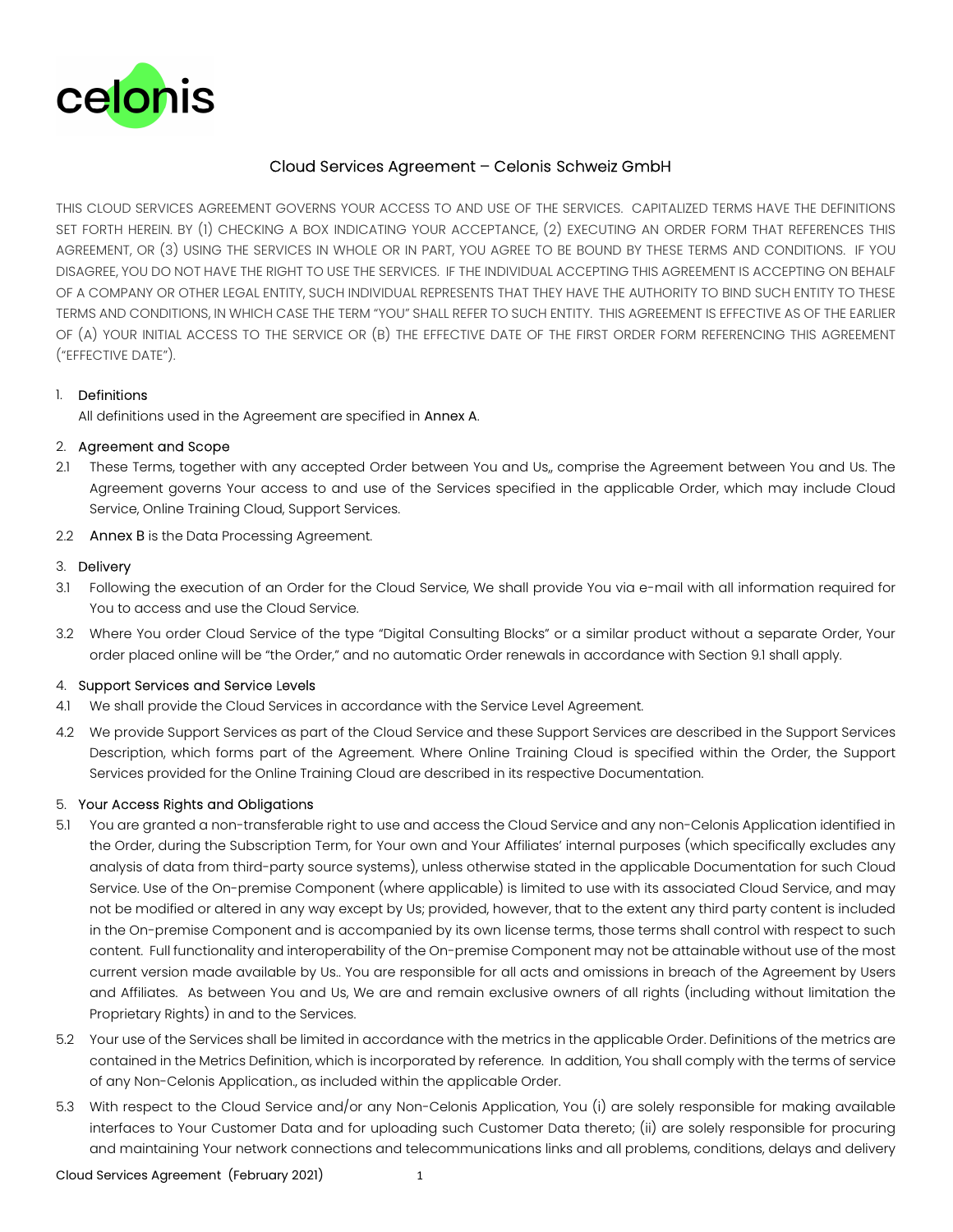failures arising from or relating to such network connections or telecommunications links; and (iii) will maintain adequate security standards for Your Users' access and use thereof, and will use all reasonable efforts to prevent any unauthorized access or use thereof, and, in the event of any such unauthorized access or use, promptly notify Us.

- 5.4 You will not during the course of the use of the Cloud Service or any Non-Celonis Application, upload, input, access, store, distribute or transmit any Malware, nor any material, including without limitation Customer Data, that is Inappropriate Content. We reserve the right, without liability to You and without prejudice to Our other rights, to (i) disable Your access to any material that breaches the provisions of this Section; (ii) remove and delete any content where, in Our sole and reasonable discretion, We suspect such content to be Inappropriate Content; and/or (iii) terminate the Agreement for material breach in accordance with Section 9. You agree to defend, indemnify and hold Us and Our Affiliates harmless from and against any and all claims, losses, damages, expenses and costs, including without limitation reasonable court costs and legal fees, arising out of or in connection with Your breach of this Section.
- 5.5 You will not (i) copy, translate, or otherwise modify or produce derivative works of all or parts of the Cloud Service or any Non-Celonis Application, it being understood that You will be entitled to copy the Documentation and materials accompanying the Cloud Service and make use of the Celonis Schema (as defined and described below) as is reasonably required for Your internal purposes; (ii) access or use the Cloud Service in breach of applicable laws or for any illegal activities, including without limitation to transfer data and information which is illegal or in breach of third-party Proprietary Rights; (iii) disassemble, reverse engineer, decompile, place at risk or circumvent the functionalities, performance, and/or the security of the Cloud Service; (iv) access all or any part of the Cloud Service in order to build a competitive and/or similar product or service; or (v) determine whether the Services are within the scope of any patent.
- 5.6 We will have the right to temporarily restrict Your access to the Cloud Service, if We in Our reasonable judgment deem it likely that Your use of the Cloud Service will have negative effects on the Cloud Service, and that immediate action is required in order to limit or prevent damage. We shall promptly inform You of any such restriction and, where reasonable to do so, We shall provide such information in advance.
- 5.7 We may, at our discretion, make available to You Cloud Service-related scripts, schema and/or code that can be used to create process analysis implementations for the Cloud Service platform (collectively, the "Celonis Schema"). Where Celonis Schema are made available to You, You are granted for the relevant Subscription Term a limited, non-exclusive, revocable license to use and modify the Celonis Schema for purposes of implementing Your permitted use of the Cloud Service. As between You and Celonis, You will be owner of all right, title and interest in and to any modifications You make to the Celonis Schema, subject, always, to Our underlying ownership interest in and to all of the Services from which Your modifications derive.
- 5.8 We are entitled to integrate technical features into the Cloud Service which allow Us to verify Your compliance with the limitations in this Agreement and/or Your Order. For clarity, no Customer Data shall be visible to Us in this context. Further, We may audit Your use of the Cloud Service in order to establish whether the use of the Cloud Service is in accordance with this Agreement, at Our own cost, by providing You seven (7) days' prior written notice. We may ask a qualified third party, who will be obliged to maintain confidentiality, to perform the audit. Where We notify You of a non-compliance with the Agreement and/or Your Order limitations, including any overuse, We may work with You to seek to reduce Your overuse so that it conforms to Your Order. If You are unable or unwilling to abide by the Order limitations, You will pay any invoice for excess usage or execute an Order for additional Services. Our acceptance of any payment shall be without prejudice to any other rights or remedies We may have under the Agreement or applicable law.

### 6. Fees and Payment

- 6.1 Where your Order is directly with Celonis,
	- i. (a) We will invoice the Subscription Fees annually in advance; and (b) unless otherwise agreed upon in the Order, all payments are due in full without deduction or set-off within 30 (thirty) days of the date of Our invoice.
	- ii. The Subscription Fees are non-refundable and do not include Taxes and You are responsible for all Taxes. If We are required to pay Taxes based on the Services provided under these Terms, then such Taxes shall be billed to and paid by You. If a deduction or withholding is required by law, You shall pay such additional amount and will ensure that the net amount received by Us equals the full amount which We would have received had the deduction or withholding not been required. This Section shall not apply to Taxes based on Our income.
	- iii. Without prejudice to any other rights We may have, if We have not received payment for any overdue invoice, We shall be entitled to (a) by giving You thirty (30) days' prior written notice and without liability to You, disable Your password,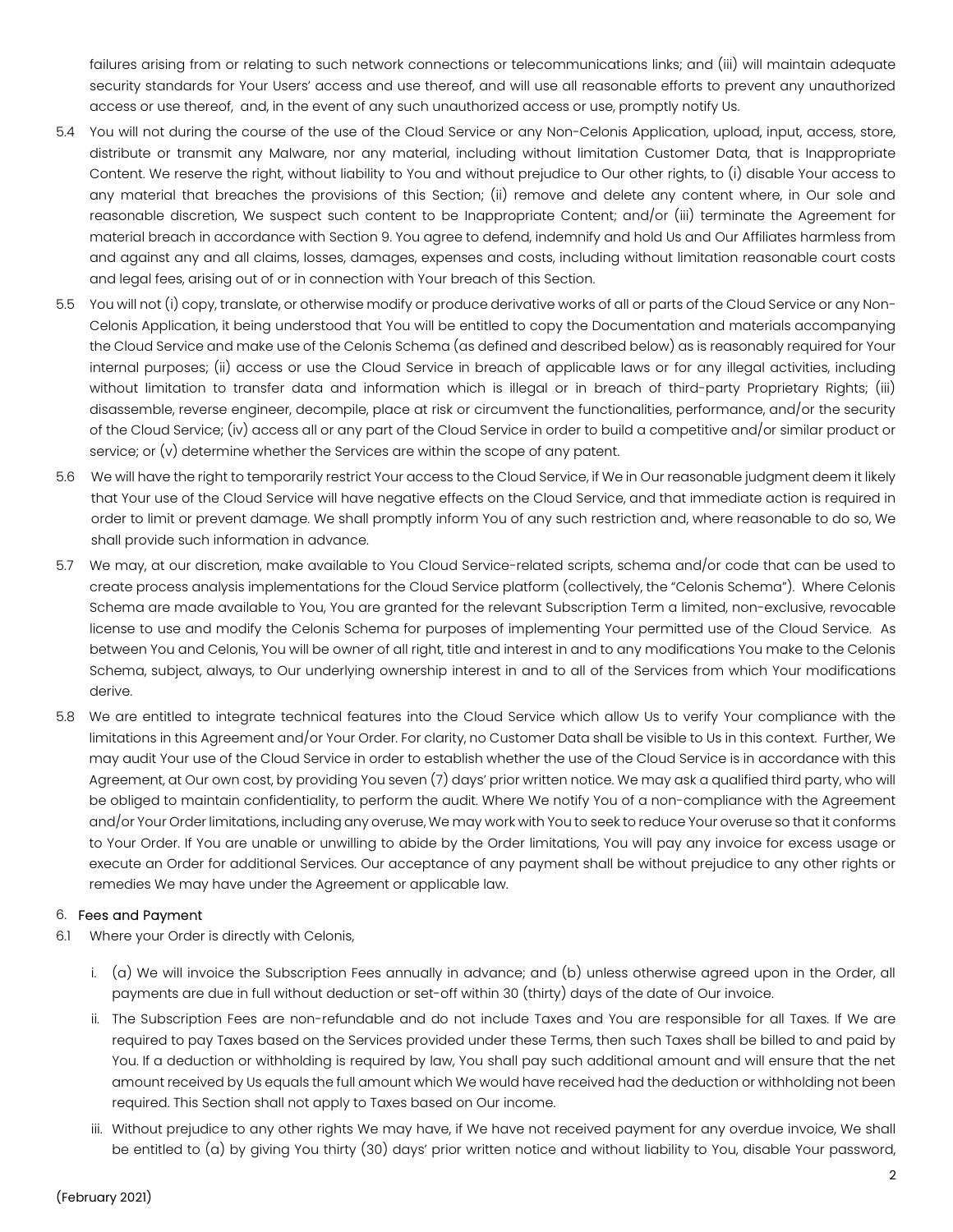account and access to all or part of the Cloud Service and We shall be under no obligation to provide any or all of the Cloud Service while any such invoice remains unpaid; and/or (b) suspend Professional Services until all payments due have been made in full.

- iv. Without prejudice to any other rights We may have, if We have not received payment for any overdue invoices, We may charge You interest at the rate of 1% per month or lesser if such amount is required by applicable law on any overdue sums from the due date until the date of receipt of payment by Us (inclusive).
- v. We shall be entitled to adjust the Subscription Fees with effect from Your next Renewal Term. Where We increase the Subscription Fees, such increase shall not exceed 7%.
- 6.2 If Your Subscription is purchased through an Authorized Reseller, We may, upon written notice, suspend Your right to use the Subscription in the event We fail to receive payment for such Subscription or We confirm that You have not paid the Authorized Reseller for such Subscription.

# 7. Customer Data; Data Protection

- 7.1 You own all right, title and interest in and to Customer Data and shall have sole responsibility and liability for (i) the legality, appropriateness, and integrity of Customer Data; (ii) the completeness, reliability, accuracy and quality of Customer Data; (iii) obtaining and maintaining all necessary licenses and consents required to use Customer Data, if any; and (iv) Your entering of Customer Data into the Cloud Service. You acknowledge that (i) We will not be held responsible in any way for any Proprietary Right or other rights' infringement or violation or the violation of any applicable laws, arising or relating to such Customer Data and/or communications; and (ii) that any Personal Data contained in Customer Data has been collected and is maintained in compliance with applicable Data Protection Laws.
- 7.2 You grant to Us and Our Affiliates a right; (i) to use, host, transmit, monitor, manage, replicate, access, store, and cache Customer Data in connection with performing our rights and obligations under the Agreement; and (ii) where necessary, to transfer Customer Data, to any third parties used by Us but only as required for the provision of the Services.
- 7.3 During the Subscription Term, You will be entitled to access and export (where available) Customer Data at any time. Export may be subject to technical limitations; in which case We will find a reasonable method for You to access Customer Data. Within 30 days of termination of an Order, We will delete or destroy Customer Data remaining on the Cloud Service unless applicable law requires retention for a specified period. Any such retained data is subject to the confidentiality provisions of these Terms.
- 7.4 We will maintain appropriate administrative, physical, and technical safeguards for protection of the security, confidentiality and integrity of Customer Data, as further described at https://www.celonis.com/trust-center/. Those safeguards will include, but will not be limited to, measures designed to protect against the unauthorized access to or disclosure of Customer Data.
- 7.5 Each party shall, in connection with the exercise of its rights and the performance of its obligations under the Agreement, comply with all applicable Data Protection Laws. We acknowledge that You are acting as a data controller in respect of any Customer Data which contains Personal Data. To the extent that We process any such Personal Data in the provision of the Services, the Data Processing Agreement in Annex BB shall apply.
- 7.6 For the purposes of this Section the terms "data controller", "process" and "processing" shall have the meaning given under applicable Data Protection Laws.

### 8. Use of Data for Cloud Service Development

We and Our Affiliates may collect data derived from Your use of the Cloud Services for development, benchmarking, and marketing, and for creating analyses. All such data is collected in an aggregated or anonymized form that does not contain Customer Data or permit direct association with You, any specific User or other individual or third party.

### 9. Term and Termination of Subscription for Cause

- 9.1 Your Subscription commences on the effective date of the Order unless otherwise specified therein. Your Subscription continues for the Initial Subscription Term stated in the Order. Thereafter, each Subscription will automatically renew for successive periods of 12 months (each a "Renewal Term") unless a party gives at least 30 days' prior written notice to the other party of its intention not to renew the Subscription. Unless otherwise agreed in the applicable Order, and subject to Your rights to terminate under this Section, Your Subscription may only be terminated in accordance with Section 9.2.
- 9.2 Without prejudice to any other rights or remedies to which We or You may be entitled, either party may terminate an Order without liability to the other at any time with immediate effect upon written notice if the other party: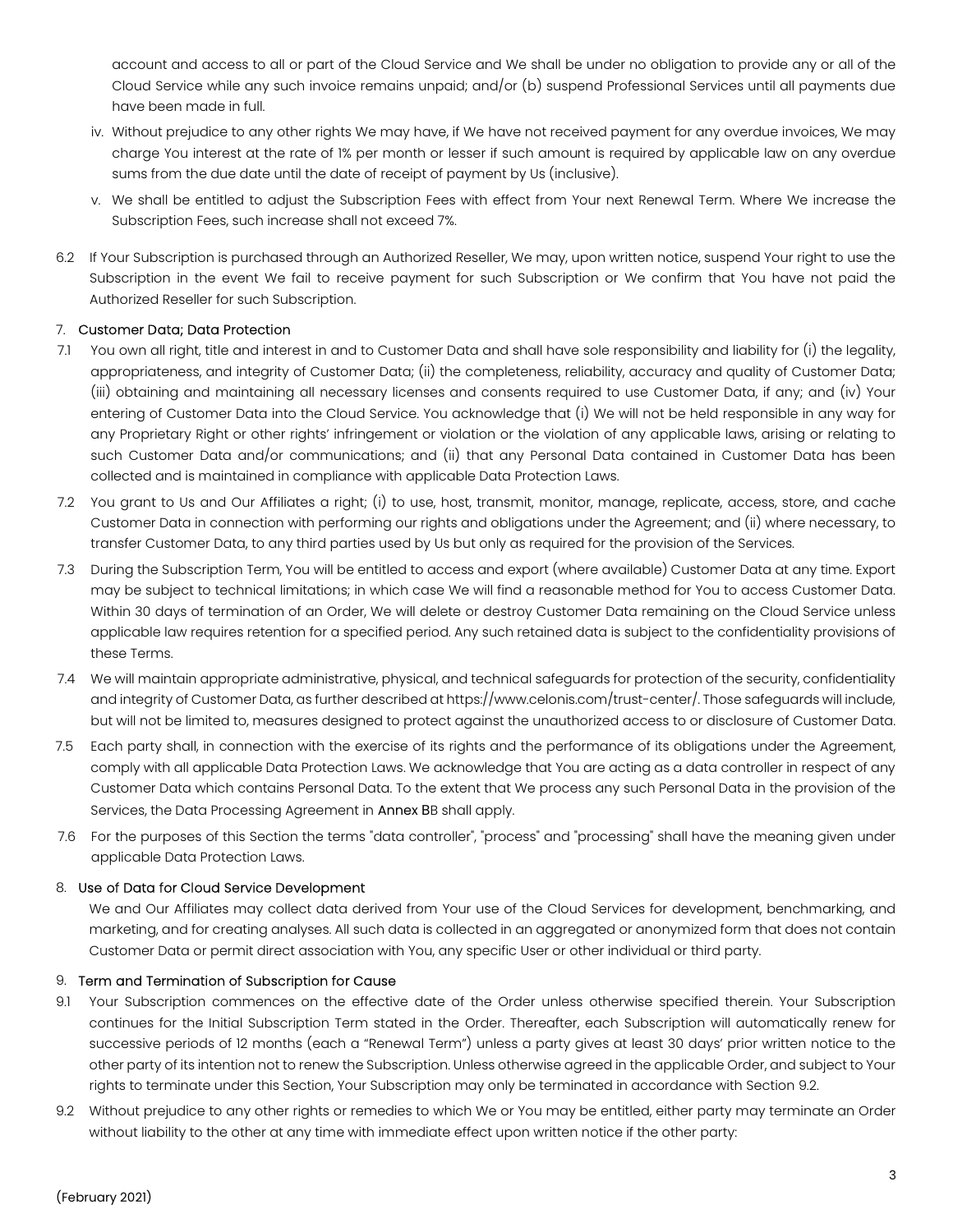- i. is in material breach of any of its obligations under the Agreement or an Order and, in the case of a breach which is capable of remedy, fails to remedy such breach within thirty (30) days of notice of the breach; or
- ii. voluntarily files a petition under bankruptcy or insolvency law; has a receiver or administrative receiver appointed over it or any of its assets; passes a resolution for winding-up or a court of competent jurisdiction makes an order to that effect; becomes subject to an administration order; enters into any voluntary arrangement with its creditors; ceases or threatens to cease to carry on business; or is subject to any analogous event or proceeding in any applicable jurisdiction.
- 9.3 Upon termination or expiration of an Order, You shall immediately cease any and all use of and access to the applicable Service and any Non-Celonis Application, and destroy (or at Our request return) any of Our Confidential Information related thereto. Except where an exclusive remedy is specified in the Agreement, the exercise by either party of any remedy under the Agreement, including termination, will be without prejudice to any other remedies it may have under this Agreement, by law, or otherwise.
- 9.4 Termination of any Order shall have no effect on any other Order.

### 10. Limited Warranties

- 10.1 Subject to limitations in this Section, We warrant that the Cloud Service shall substantially perform as specified in the Documentation during the Subscription Term, when used in accordance with the terms of the Agreement. Support Services will be rendered with due care, skill and ability, and in accordance with recognized standards of industry practice.
- 10.2 We do not warrant any specifications other than those set out in the Documentation, including without limitation statements made in presentations of the Cloud Service, Our public statements or advertising campaigns. You acknowledge and are aware that, in accordance with the current state of technology, the Cloud Service cannot be fully error-free, or operate entirely without interruption.
- 10.3 We do not warrant:
	- i. against problems caused by Your use of the Cloud Service with any third-party software, misuse, improper testing, unauthorized attempts to repair, modifications or customizations to the Cloud Service by You or any other cause beyond the range of the intended use of the Cloud Service;
	- ii. against any Malware, data breaches and data losses which could not have been avoided by adequate, state-of-the art security in accordance with Our then-current security infrastructure; or
	- iii. that the Cloud Service will achieve Your intended results, nor that the Cloud Service has been developed to meet Your individual requirements.
- 10.4 During the Subscription Term, if the Cloud Service does not conform with the warranty provided in Section 10.1, We will at Our expense correct any such non-conformance or provide You with an alternative means of accomplishing the desired performance. If We cannot reasonably make such correction or substitution, as determined in Our sole discretion, We will refund You (or, in the case Your Subscription is purchased through an Authorized Reseller, arrange through such Authorized Reseller, the return of) any prepaid fees covering the remainder of the Subscription Term for the affected Cloud Service and terminate Your access to and use of the affected Cloud Service for which You have received the refund. Such correction, substitution, or refund constitutes Your sole and exclusive remedy, and Our sole and exclusive liability for any breach of the warranty.
- 10.5 Warranty claims asserted under one Order shall have no effect on any other Orders or other contracts that are in place between You and Us.
- 10.6 To the maximum extent permitted by applicable law, the warranties and remedies provided in this Section 10 are exclusive and in lieu of all other warranties, express, implied or statutory, including warranties of merchantability, accuracy, correspondence with description, fitness for a purpose, satisfactory quality and non-infringement, all of which are, to the maximum extent permitted by applicable law, expressly disclaimed by Us, Our Affiliates, sub-contractors and suppliers.
- 10.7 You agree that Your purchase of the Cloud Service is not contingent on the delivery of any future functionality or features, or dependent on any oral or written public comments, statements or representations We made regarding future functionality or features.

### 11. Intellectual Property Indemnity

11.1 Subject to the Sections 11.3 and 11.4, We undertake at Our own expense to defend You or, at Our option, to settle any thirdparty claim or action brought against You alleging that Your use of the Services (or any part thereof) in accordance with the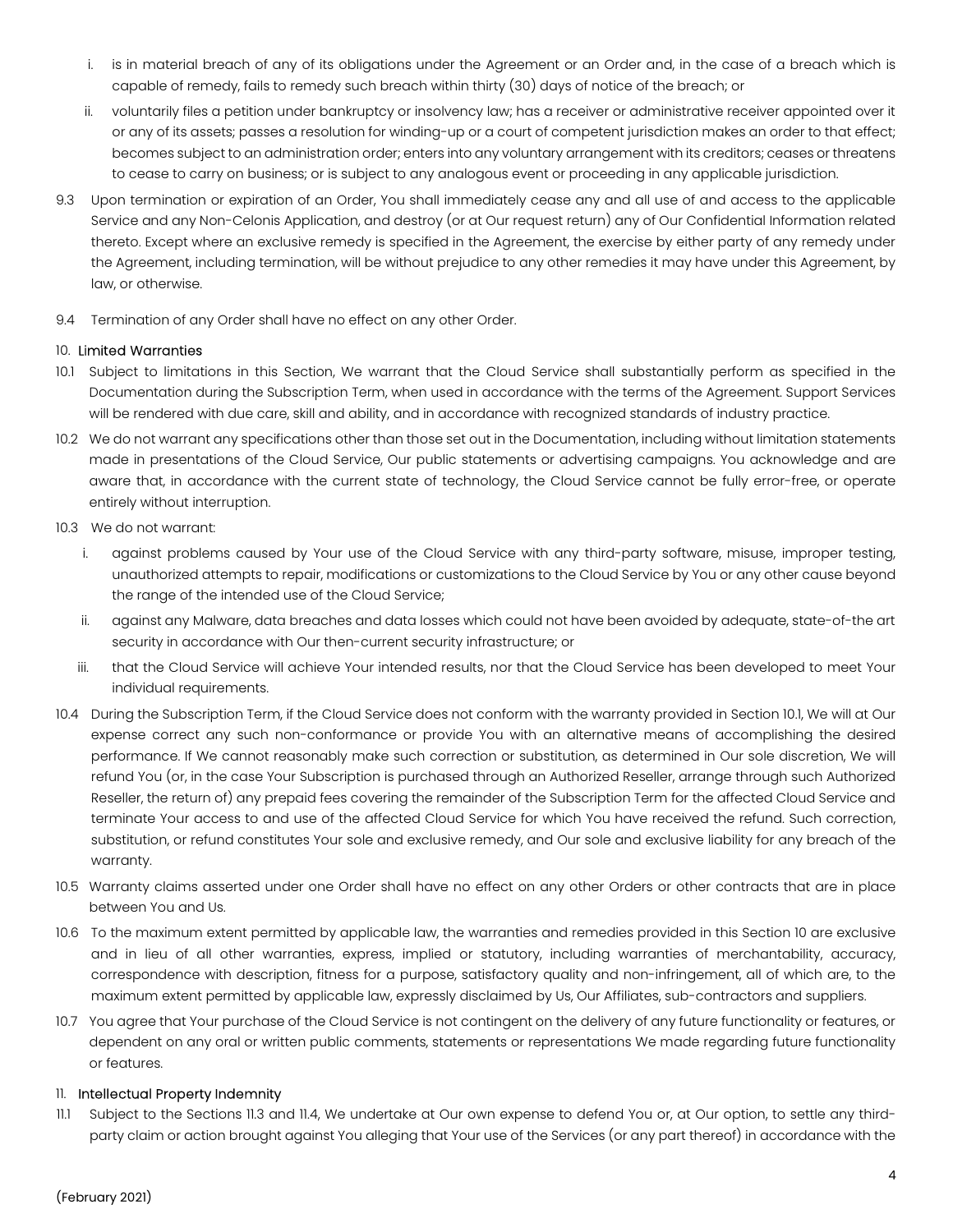terms of the Agreement infringes the Proprietary Rights of a third party ("Infringement Claim") and shall be responsible for any damages awarded against You or agreed upon in settlement by Us as a result of or in connection with any such Infringement Claim.

11.2 Subject to Sections 11.3 and 11.4, in the event of an Infringement Claim, We shall, at Our sole option and expense, (i) modify the infringing Services so that they cease to be infringing without loss of substantial functionality; (ii) replace the infringing portion of the Services with non-infringing software or services; or (iii) procure a license to enable You to legally continue using the Services.

If We do not provide You with one of the options above, We may, at Our sole discretion, terminate Your Order for the affected Services with immediate effect and reimburse You any prepaid Fees covering the remainder of the Subscription Term and terminate Your access and use of the affected Services.

- 11.3 We shall only be liable for any Infringement Claim provided You:
	- i. provide Us with prompt written notice of the Infringement Claim;
	- ii. do not enter into any settlement of the Infringement Claim without Our prior written consent; and do not undertake any other action in response to any Infringement Claim that is prejudicial to Our rights;
	- iii. permit Us to exclusively control the defence, negotiations and any settlement of the Infringement Claim;
	- iv. provide Us with reasonable information and assistance for the Infringement Claim; and
	- v. use all commercially reasonable efforts to mitigate against any of Your losses, damages or costs related to the Infringement Claim.
- 11.4 We shall not be liable to You for Infringement Claims where the infringement is caused by:
	- i. unauthorized changes You have made or that have been made on Your behalf to the Services or output thereof;
	- ii. Your use of the Services or output thereof outside the scope of the Agreement, Your Subscription, the applicable Order or the materials accompanying the Cloud Service.
- 11.5 This Section constitutes Your exclusive remedy and Our entire liability with respect to Infringement Claims.

### 12. Limitation of Liability

- 12.1 Subject to Section 12.4, Our aggregate liability to You for or in respect of any loss or damage suffered by You under or in connection with the Cloud Service provided under the Agreement (whether due to breach of contract, tort (including negligence) or otherwise) shall be limited to the total amount of Subscription Fees payable in the twelve (12) months preceding the date of the event for which the liability arises.
- 12.2 To the maximum extent permitted by applicable law and subject to Section 12.4, in no event will We be liable for special, consequential, incidental, or other indirect damages, including, but not limited to, loss of profits, anticipated savings, business opportunity, goodwill, loss of revenue, or costs of procurement of substitute goods or services arising out of the Agreement, however caused and under any theory of liability (including contract, tort, negligence or otherwise), even if We have been advised of the possibility of such damages.
- 12.3 We both acknowledge that the Fees are based in part on the limitations in this Section.
- 12.4 The limitations in this Section shall not apply to Our IP indemnification obligations under Section 11; liability for death or personal injury caused by Our negligence or that of Our officers, employees, contractors or agents; fraudulent misrepresentation; or any other liability which cannot be limited or excluded by applicable law.

### 13. Confidentiality

13.1 Each party retains all rights in its Confidential Information. Both parties undertake to treat as confidential all of the other party's Confidential Information acquired before and in connection with performance of the Agreement and to use such Confidential Information only to perform the Agreement. Confidential Information shall not be reproduced in any form except as required to accomplish the intent of the Agreement. Any reproduction of Confidential Information of the other party shall contain any and all confidential or proprietary notices or legends which appear on the original. With respect to the Confidential Information of the other party, each party: (a) shall take all those steps the receiving party takes to protect its own similar proprietary and Confidential Information, which shall not be less than a reasonable standard of care to keep all Confidential Information strictly confidential; and (b) shall not disclose any Confidential Information of the other to any person other than those Representatives whose access is necessary to enable it to perform the Agreement and who are obliged to maintain confidentiality to a similar extent as provided herein. Each party will be responsible for its Representatives'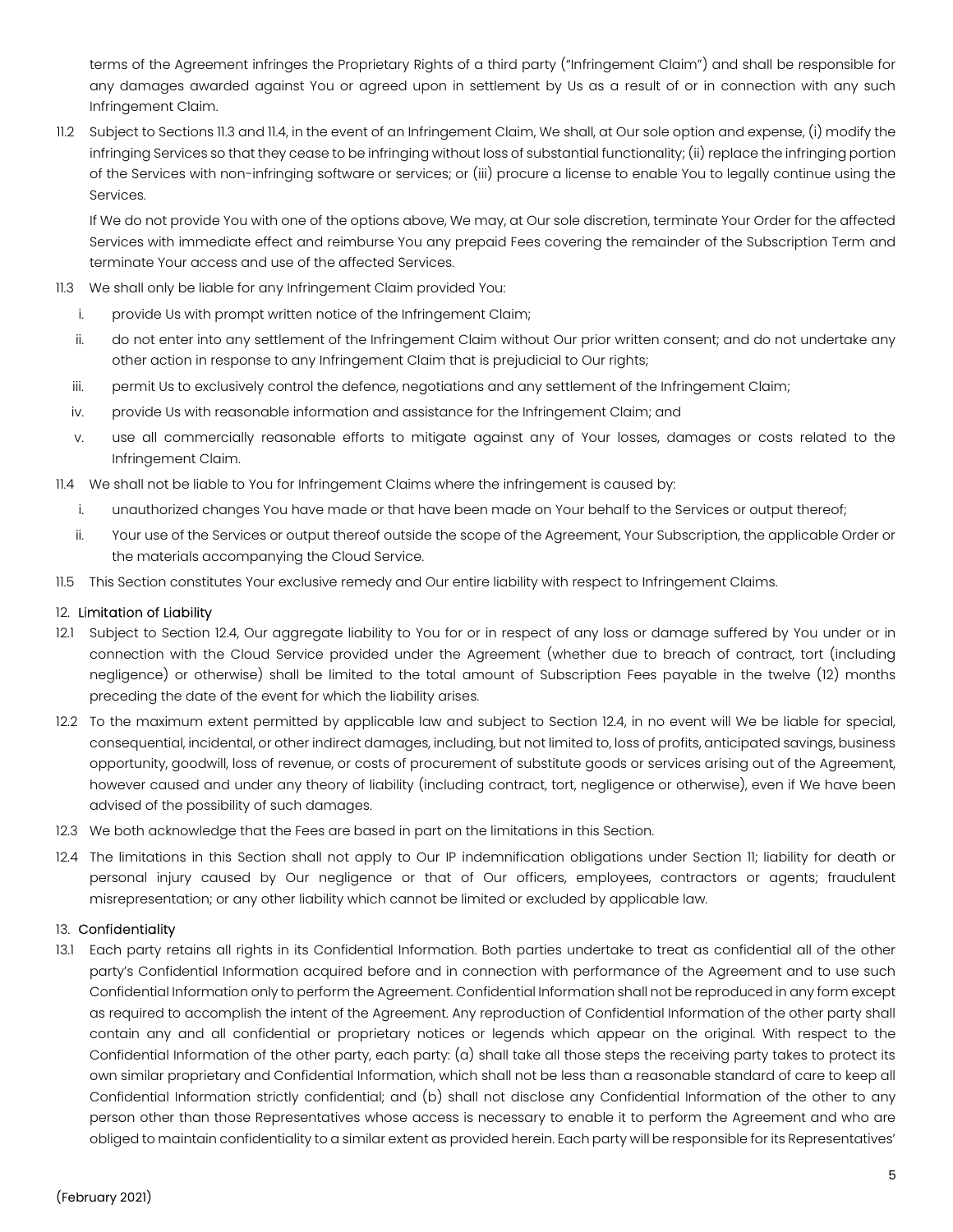compliance with the provisions of this Section. The parties each shall have the right to provide the Reselling Partner with this Agreement.

- 13.2 A party which becomes aware of a suspected or actual breach of confidentiality, misuse or unauthorized dissemination relating to the other party's Confidential Information shall inform the other party in writing without undue delay.
- 13.3 Section 13.1 shall not apply to any Confidential Information that: (a) is independently developed by the receiving party without reference to the disclosing party's Confidential Information, (b) is lawfully received free of restriction from a third party having the right to furnish such Confidential Information; (c) has become generally available to the public without a contractual breach by the receiving party; (d) at the time of disclosure, was known to the receiving party free of restriction; (e) the disclosing party has agreed in writing to be free of such restrictions; or (f) has to be disclosed pursuant to statutory law or court, administrative or governmental order. In such event, the receiving party shall inform the disclosing party of the applicable provision or order without undue delay, to the extent legally possible, in order to enable the disclosing party to seek legal protection or otherwise prevent or limit disclosure of the Confidential Information.
- 13.4 Upon request, the receiving party shall destroy or return to the disclosing party all materials containing any of the Confidential Information and any copies or derivatives prepared therefrom. However, this obligation to return or destroy Confidential Information shall not apply to copies of electronically-exchanged Confidential Information made as a matter of routine information technology backup and to Confidential Information or copies thereof which must be stored by the receiving party according to provisions of mandatory law, provided that such Confidential Information or copies thereof shall remain subject to the confidentiality obligations under this Agreement.
- 13.5 The obligations in this Section shall, with respect to each disclosure of Confidential Information, apply for a period of 5 (five) years from its first disclosure, provided, however, that trade secrets shall be protected until they are no longer trade secrets under applicable law.

### 14. Feedback

- 14.1 You may, at Your sole discretion, provide Your input regarding the Services, products, services, business or technology plans, including, without limitation, comments or suggestions regarding the possible creation, modification, correction, improvement or enhancement of the Services, products and/or services, or input as to whether You believe Our development direction is consistent with Your own business and IT needs (collectively "Feedback"). We shall be entitled to use Feedback for any purpose without notice, restriction or remuneration of any kind to You and/or Your Representatives.
- 14.2 You acknowledge that any information that We may disclose to You related to the Services, Our other products, services, business or technology plans is only intended as a discussion of possible strategies, developments, and functionalities of Our products or services and is not intended to be binding on Us regarding any particular course of business, product strategy, and/or development.

### 15. Non-Celonis Products and Services

We or third parties may make available (for example, through a Marketplace or otherwise) third-party products or services, including, for example, Non-Celonis Applications and implementation and other consulting services. Any acquisition by You of such products or services, and any exchange of data between You and any non-Celonis provider, product or service is solely between You and the applicable non-Celonis provider and We expressly disclaim any liability therefor. We do not warrant or support non-Celonis Applications or other non-Celonis products or services, whether or not they are designated by Celonis as "certified" or otherwise, unless expressly provided otherwise in an Order.

### 16. General Provisions

- 16.1 Sub-contracting. Notwithstanding any further requirements provided in Annex C, We may subcontract all or part of the Services to a qualified third party. We may also at any time involve any of Our Affiliates and successors in business as subcontractors under this Agreement. In such event, We will be liable for any sub-contractors used in the performance of Our obligations under the Agreement.
- 16.2 Assignment. Except as permitted herein, neither party may assign the Agreement, in whole or in part, without the prior written consent of the other, not to be unreasonably withheld. Any attempt by either party to assign or transfer the Agreement without the prior written consent of the other will be null and void. Notwithstanding the foregoing, We may at any time upon notice to You assign or otherwise transfer Our rights and obligations under the Agreement to any of Our Affiliates or successors in business.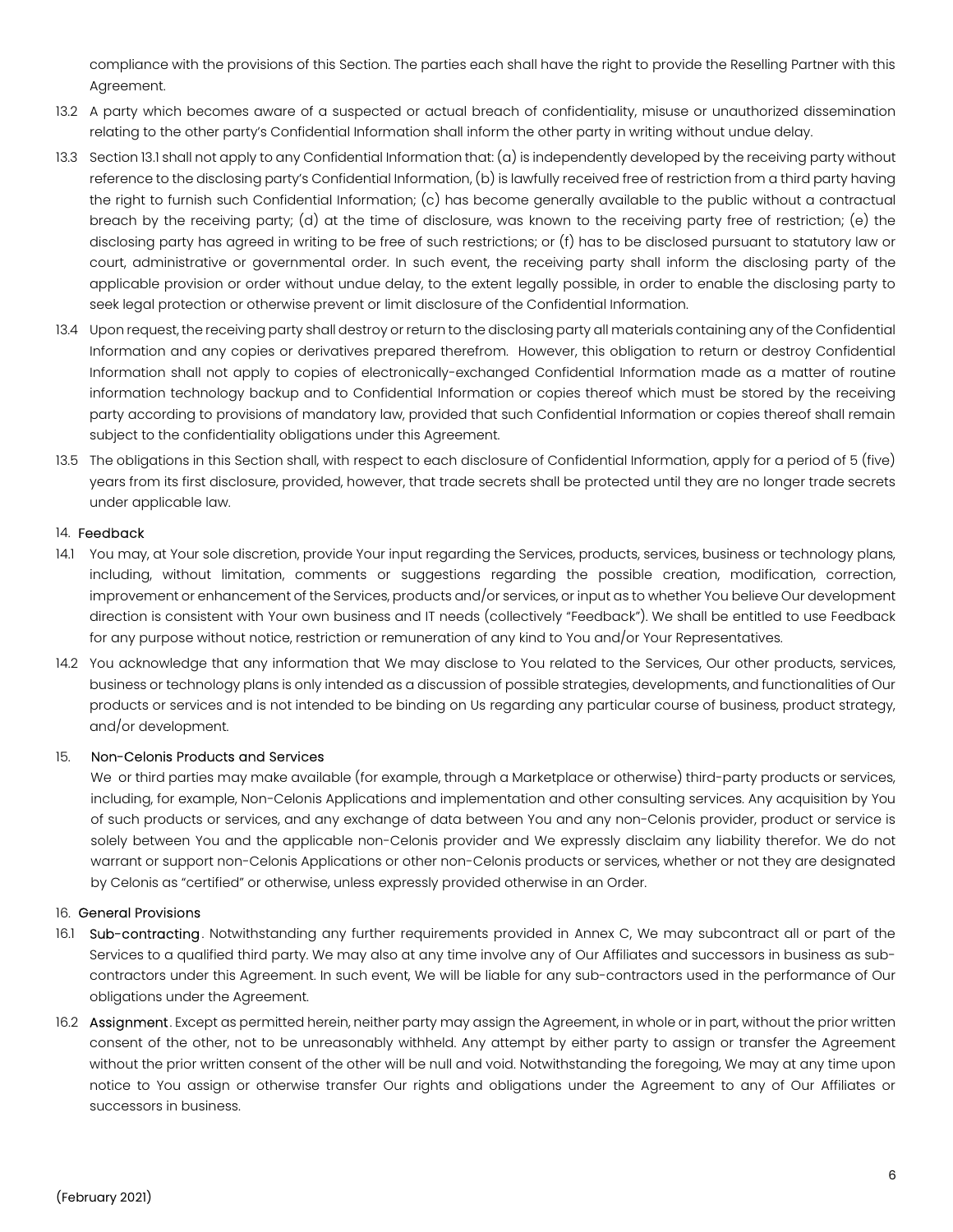- 16.3 Independent Contractors. The relationship between You and Us is that of independent contractors. The Agreement does not create a partnership, franchise, joint venture, agency, fiduciary, employment or any such similar relationship between You and Us.
- 16.4 Governing Law. The Agreement shall be governed by the laws of Switzerland and the parties submit to exclusive jurisdiction of the courts located in Zurich, Switzerland. The United Nations Convention on the International Sale of Goods (CISG) shall not apply.
- 16.5 Amendments. Any amendments or additions to the Agreement must be made in writing and executed by duly authorized representatives of both parties.
- 16.6 Entire Agreement. These Terms, together with any Order between You and Us, constitute the entire agreement between the parties with respect to the subject matter hereof and supersedes all prior agreements between the parties, whether written or oral, relating to the same subject matter. In the event of any inconsistencies between these Terms and an Order between You and Us, the Order shall take precedence over these Terms. Any purchase order, purchasing terms, general terms of business or other document issued by You for administrative convenience only and will not be binding on Us.
- 16.7 Severability. Should parts of the Agreement be or become invalid, this shall not affect the validity of the remaining provisions of the Agreement, which shall remain unaffected. The invalid provision shall be replaced by the parties with such term which comes as close as possible, in a legally permitted manner, to the commercial terms intended by the invalid provision.
- 16.8 No Waiver. No waiver by either party of any breach or default or exercise of a right of a party under the Agreement shall be deemed to be a waiver of any preceding or subsequent breach or default or exercise of a right.
- 16.9 Export Control and Compliance with Laws . The Services are subject to the export control laws of various countries, including without limit the laws of the United States and Germany ("Export Laws"). You agree that You will not submit the Services to any government agency for licensing consideration or other regulatory approval without Our prior written consent. You, will not, and will not allow any third party to, export, re-export or transfer any part of the Services to countries, persons or entities prohibited by Export Laws. You are also responsible for complying with all applicable laws and regulations in the jurisdictions where You operate.
- 16.10 Third Party Rights. A person who is not a party to the Agreement under the Contracts (Rights of Third Parties) Act 1999 (the "Act") has no rights to enforce, or to enjoy the benefit of, any term of this Agreement but this does not affect any right or remedy of a third party which exists or is available apart from the Act or that is expressly provided for under this Agreement.
- 16.11 Notices. Except as otherwise specified in the Agreement, all notices hereunder shall be in writing and shall be deemed to have been given upon: (i) personal delivery, (ii) two business days after sending by e-mail. E-mails to Us shall be directed CFO/Legal at (cfo@celonis.com), and e-mails to You shall be addressed to the administrative contact designated in Your Order. Notices relating to an Infringement Claim under Section 11 must be sent by registered mail and e-mail.
- 16.12 Surviving Provisions. The terms which by their nature are intended to survive termination or expiration of the Agreement shall survive any such termination and expiration including without limitation the following Sections: 7 to 16.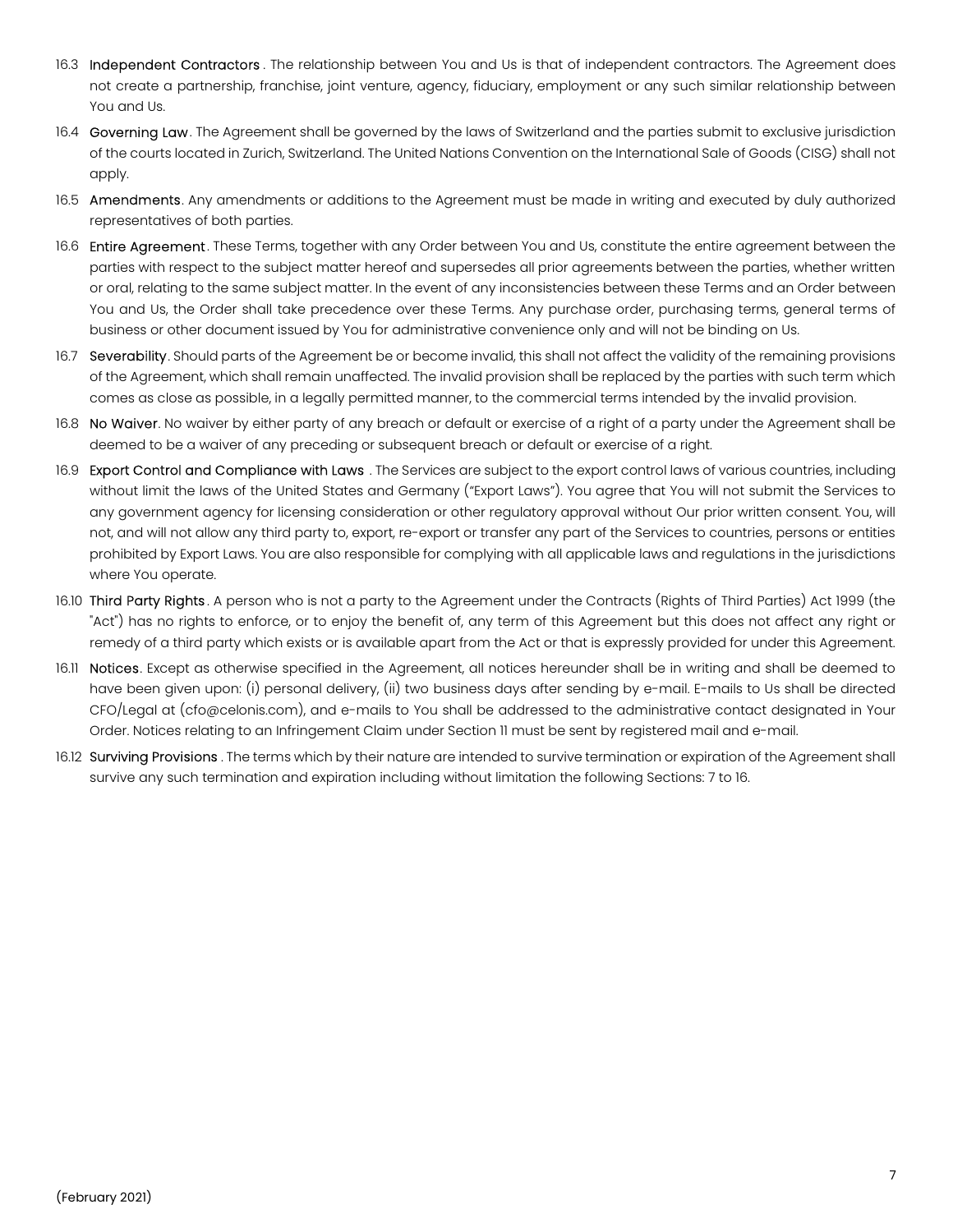# Annex A **Definitions**

- 1. "Affiliate": any entity that directly or indirectly controls, is controlled by, or is under common control with You or Us, as the case may be, but only for so long as the control exists. "Control," for purposes of this definition, means direct or indirect ownership or control of more than 50% of the voting interests.
- 2. "**Agreement**": these Terms and any Order between You and Us.
- 3. "Authorized Reseller": a reseller, distributor or other partner authorized by Celonis to sell Celonis products or services.
- 4. "Celonis Materials": any software, programs, tools, systems, data, Celonis Confidential Information or other materials made available by Us to You in the course of the performance under this Agreement, but at all times excluding the Cloud Service.
- 5. "Celonis Schema ": shall have the meaning as set out in Section 5.6.
- 6. "Cloud Service": the Celonis software-as-a-service platform, the On-premise Component (if applicable), and the online supporting documents, as further described in the Documentation, but excluding Non-Celonis Applications and any links to third-party products or services contained in the Cloud Service.
- 7. "Cloud Service Uptime": has the meaning given in the Service Level Agreement.
- 8. "Confidential Information": any information disclosed to a party by the other party concerning the business and/or affairs of the other party, including but not limited to information relating to a party's operations, technical or commercial know-how, specifications, inventions, processes or initiatives, plans, product information, pricing information, know-how, designs, trade secrets, software, documents, data and information which, when provided by one party to the other: a) are clearly identified as "Confidential" or "Proprietary" or are marked with a similar legend; b) are disclosed orally or visually, identified as Confidential Information at the time of disclosure and confirmed as Confidential Information in writing within 10 (ten) days; or c) a reasonable person would understand to be confidential or proprietary at the time of disclosure, including Customer Data.
- 9. "Customer Data ": the (i) data and information provided by You to Us and/or input, uploaded and/or shared by You, Your Users or Us on Your behalf, for the purpose of using the Cloud Service or facilitating Your use of the Services, or (ii) data You collect and process through Your use of the Cloud Service.
- 10. "Customer Materials": any materials, data, information, software, equipment or other resources owned by or licensed to You and made available to Us pursuant to facilitating Your use of the Services, including Customer Data.
- 11. "Data Protection Laws": all laws, rules, regulations, decrees, or other enactments, orders, mandates, or resolutions relating to privacy, data security, and/or data protection, and any implementing, derivative or related legislation, rule, and regulation as amended, extended, repealed and replaced, or re-enacted, as well as any applicable industry self-regulatory programs related to the collection, use, disclosure, and security of Personal Data including the EU General Data Protection Legislation (Regulation (EU) 2016/679 of the European Parliament (GDPR).
- 12. "Documentation": the then-current product description of the applicable Services, as made available by Us on the Celonis website (currently under https://www.celonis.com/terms-and-conditions/).
- 13. "Fees": the fees payable by You for the Services as set out in an Order.
- 14. "Force Majeure Event": acts, events, omissions or accidents beyond a party's reasonable control, including, without limitation, strikes, industrial disputes, failure of a utility service or transport network, acts of God, war, riot, civil commotion, malicious damage, compliance with any law or governmental order, rule, regulation or direction, accident, breakdown of machinery, act of terror, Internet service provider failure or delay, denial of service attack, fire, flood or storm, but excluding (a) financial distress or the inability of either party to make a profit or avoid a financial loss, (b) changes in market prices or conditions, or (c) a party's financial inability to perform its obligations hereunder.
- 15. "Inappropriate Content": content which (a) is unlawful, harmful, threatening, defamatory, obscene, infringing, harassing or racially or ethnically offensive; (b) facilitates or promotes illegal activity; (c) depicts sexually explicit images; (d) is discriminatory based on race, gender, colour, religious belief, sexual orientation, disability, or any other illegal activity; or (e) causes damage or injury to any person or property.
- 16. "Initial Subscription Term" : the initial term of Your Subscription as agreed in the Order or as otherwise agreed to by the parties.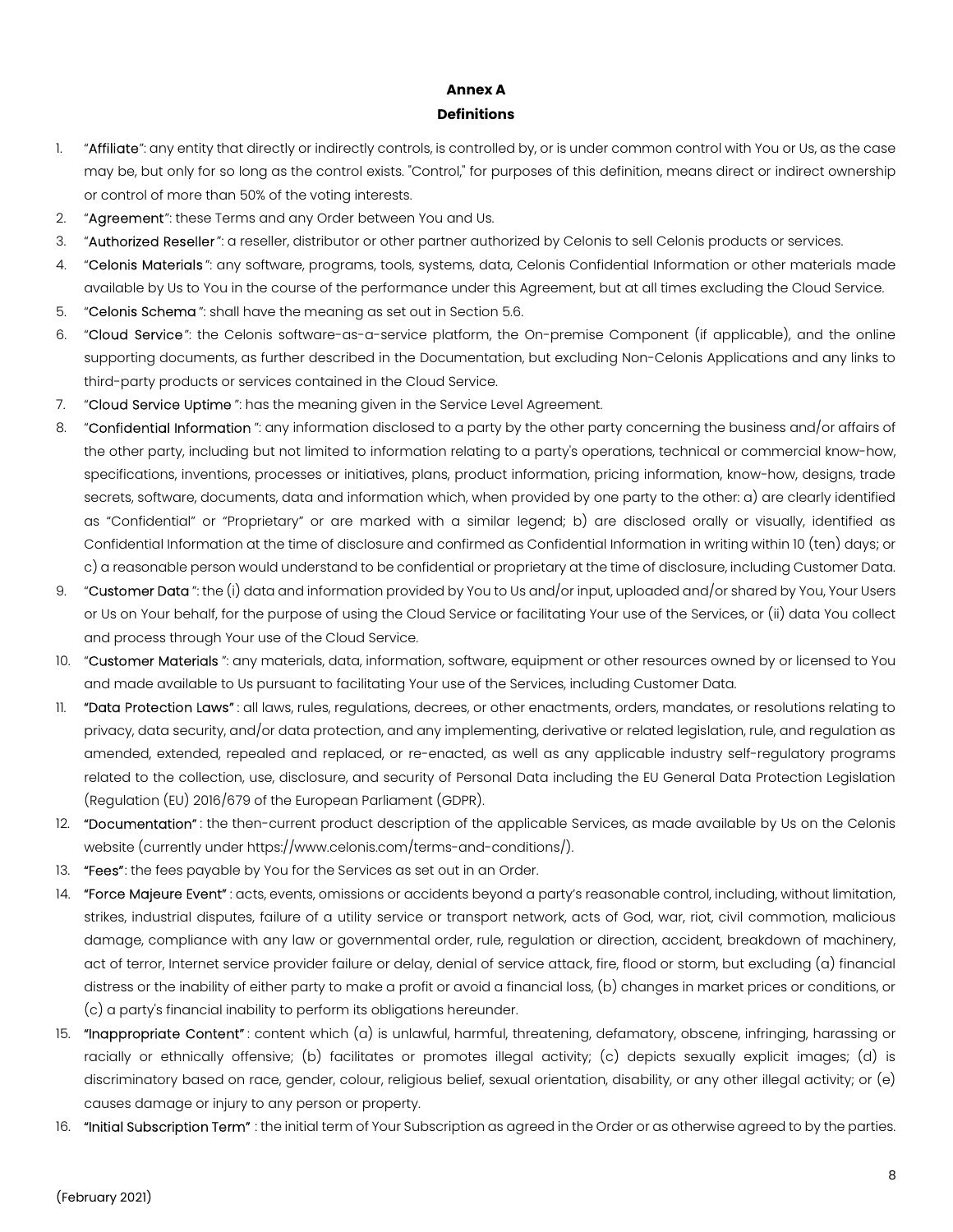- 17. "Malware": any thing or device (including any software, code, file or program) which may prevent, impair or otherwise adversely affect the access to or operation, reliability or user experience of any computer software, hardware or network, telecommunications service, equipment or network or any other service or device, including worms, trojan horses, viruses and other similar things or devices.
- 18. "Marketplace": an online directory, catalog or marketplace hosted by Celonis or a third party that features applications that interoperate with one or more Cloud Services.
- 19. "Metrics Definition": the then-current document(s) made available by Us as "Celonis Definition license scope / subscription scope" on the Celonis website (under https://www.celonis.com/terms-and-conditions/) describing the subscription metrics for the Cloud Service.
- 20. "Non-Celonis Application": a software application or functionality that interoperates within the Cloud Service(s), and that is provided by You or a third party and/or listed on a Marketplace as being developed and offered by a third party. Non-Celonis Applications provided to You by Us will be identifiable as such.
- 21. "Online Training Cloud": the access to the online training courses We provide as described on the Celonis website (currently at https://www.celonis.com/training), in the Documentation or other information We may provide. If You are purchasing Online Training Cloud in an Order, references in Agreement to "Cloud Service" shall be deemed to include reference to "Online Training Cloud".
- 22. "On-premise Component": on-premise software that may be provided with, and that operates in conjunction with, the Cloud Service. When made available, On-premise Component can be downloaded and installed (including updates) by Customer. Customer is responsible for the installation and operation of the On-premise Component, including any updates made available by Us. The SLA does not apply to On-premise Components.
- 23. "Order": a written document executed by You and Us specifying the Services You have ordered, and the Fees owed thereunder, and such other terms as are agreed, including any addenda and supplements thereto. An "Order" also refers to the executed ordering document between You and an Authorized Reseller that incorporates or references these Terms as governing Your receipt and use of the Celonis products and/or services referenced therein (though in such case, the Order may not alter or supplement the Terms without Our express written approval).
- 24. "Personal Data": any data and information relating to an identified or identifiable living individual person as defined under applicable Data Protection Laws.
- 25. "Professional Services": the consulting and/or professional services related to the Cloud Service which may include installation and implementation services for the Cloud Service, provided by Us to You as described in the applicable Order.
- 26. "Proprietary Rights": rights in patents, utility models, trademarks, service marks, trade names, other trade-identifying symbols and inventions, copyrights, design rights, database rights, rights in know-how, trade secrets and any other intellectual property rights, anywhere in the world, whether registered or unregistered, and including applications for the grant of any such rights.
- 27. "Renewal Term": has the meaning set out in Section 9.1.
- 28. "Representatives": of a party are its and its Affiliates' employees, directors, advisers and subcontractors.
- 29. "Service Level Agreement" or "SLA" : the service levels for the Cloud Service as set out in the then current document(s) made available by Us as "Service Level Agreement for Celonis Software-as-a-Service Offerings" on the Celonis website (under https://www.celonis.com/terms-and-conditions/).
- 30. "Services": any and all services provided by Us to You as described in the applicable Order including the provision of the Cloud Service, Professional Services, Support Services, and the Online Training Cloud.
- 31. "Subscription": the subscriptions You purchase under an Order for Your use of and access to the Cloud Service in accordance with the Agreement.
- 32. "Subscription Fees ": the Fees payable for access to the Cloud Service as set out in an Order.
- 33. "Subscription Term" : the Initial Subscription Term and any subsequent Renewal Terms.
- 34. "Support Services": the support services, as described in the Support Services Description, that We provide to You in respect of the Cloud Service.
- 35. "Support Services Description": the then-current documents describing in more detail the Support Services and made available by Us on the Celonis website (under https://www.celonis.com/terms-and-conditions/).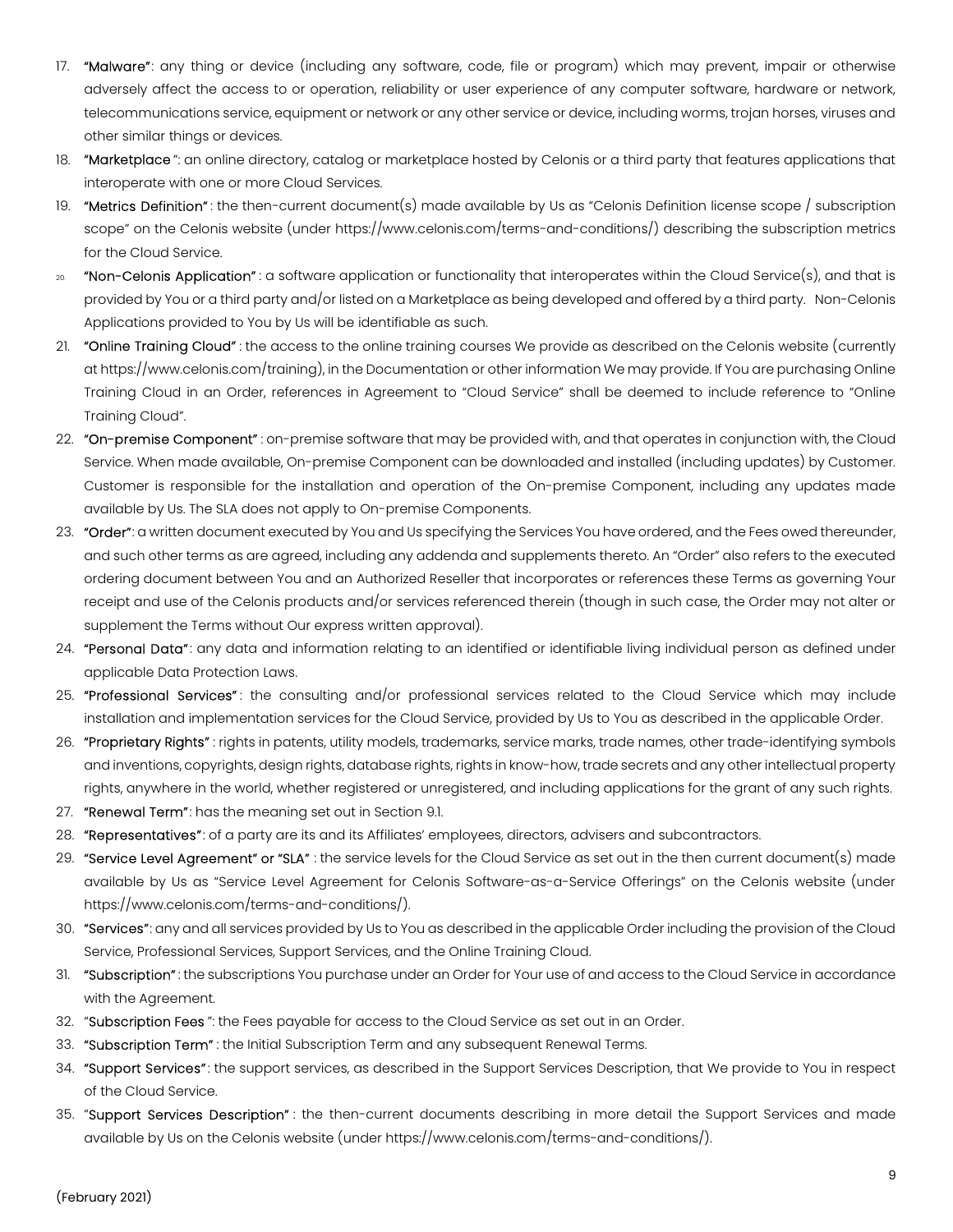- 36. "Taxes": any applicable sales, use, value added, duties, assessments, excise, withholding or other taxes assessable by any jurisdiction whatsoever based on the applicable Order.
- 37. "Terms": this Celonis Cloud Services Agreement.
- 38. "User": those employees, agents and independent contractors of Yours or Your Affiliates who are authorized by You to access and use the Cloud Service in accordance with the Agreement, and to whom You have supplied a user identification and password (if applicable).
- 39. "We," "Us", "Our" or "Celonis" : Celonis Schweiz GmbH, Renggerstrasse 71, 8038 Zurich, Switzerland.
- 40. "You" or "Your": the company or other legal entity that enters into an applicable Order with Celonis.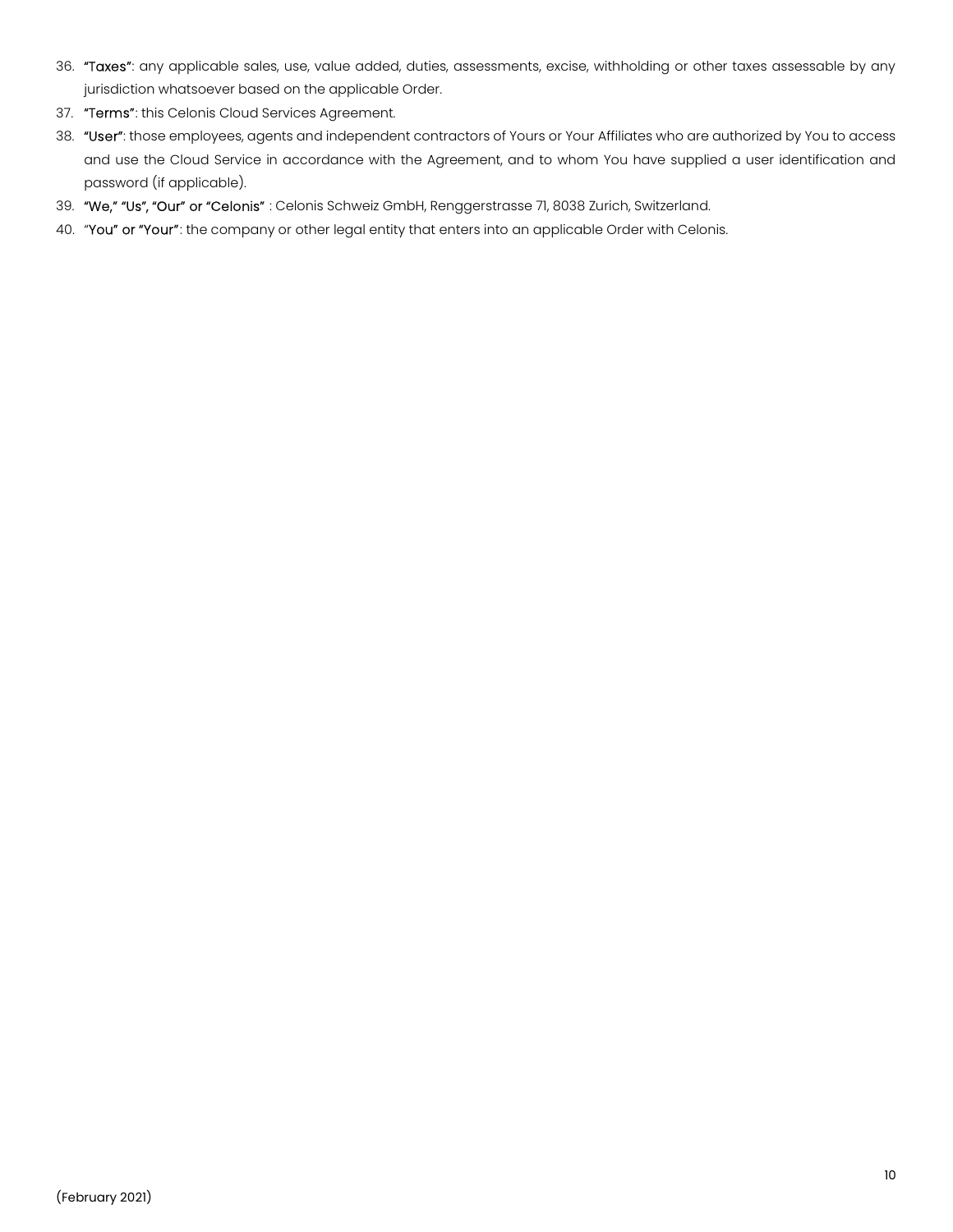# Annex B Data Processing Agreement

This Data Processing Agreement including its Exhibits (the "DPA") details the parties' obligations on the protection of Personal Data associated with Our Processing of Your Personal Data within the scope of the applicable Order or any agreement between You and Celonis for providing Services (hereinafter, the "Agreement").

# 1. Processing of Personal Data

1.1. With regard to the Processing of Personal Data, You are the controller and determine the purposes and means of Processing of Personal Data You provide to Us ("Controller") and You appoint Us as a processor ("Processor") to process such Personal Data (hereinafter, "Data") on Your behalf (hereinafter, "Processing").

1.2. The details of the type and purpose of Processing are defined in the Exhibits attached hereto. Except where the DPA stipulates obligations beyond the Term of the Agreement, the duration of this DPA shall be the same as the Agreement Term.

1.3. You shall be solely responsible for compliance with Your obligations under the applicable Data Protection Laws, including, but not limited to, the lawful disclosure and transfer of Personal Data to Us by upload of source data into the Cloud Service or otherwise.

1.4. Processing shall include all activities detailed in this Agreement and the instructions issued by You. You may, in writing, modify, amend, or replace such instructions by issuing such further instructions to the point of contact designated by Us. Instructions not foreseen in or covered by the Agreement shall be treated as requests for changes. You shall, without undue delay, confirm in writing any instruction issued orally. Where We believe that an instruction would be in breach of applicable law, We shall notify You of such belief without undue delay. We shall be entitled to suspend performance on such instruction until You confirm or modify such instruction.

1.5. We shall ensure that all personnel involved in Processing of Customer Data and other such persons as may be involved in Processing shall only do so within the scope of the instructions. We shall ensure that any person Processing Customer Data is subject to confidentiality obligations similar to the confidentiality terms of the Agreement. All such confidentiality obligations shall survive the termination or expiration of such Processing.

# 2. Data Security

2.1. We shall implement technical and organizational measures and safeguards that ensure the adequate protection of Customer Data, confidentiality, integrity, availability and resilience of processing systems and services and shall implement a process for regularly testing, assessing and evaluating the effectiveness of technical and organizational measures for ensuring the security of the Processing, as further specified at https://www.celonis.com/trust-center/. It shall be Your responsibility to familiarize Yourself with these measures and to assess whether they ensure a level of security appropriate to the risk.

2.2. To demonstrate adequate levels of protection, We have obtained third-party certification and audits of Our information security program, e.g. DIN ISO/IEC 27001:2015. All Our certificates are available at https://www.celonis.com/trust-center/.

2.3. We reserve the right to modify the measures and safeguards implemented, provided, however, that the level of security shall not materially decrease during a Subscription Term.

# 3. Our Obligations

3.1. We shall notify You without undue delay after We become aware of any accidental or unlawful destruction, loss, alteration, unauthorized disclosure of, or access to Customer Data, including Personal Data, stored or otherwise processed by Us or Our subprocessors ("Security Incident").

4. We shall use best efforts to identify the cause of such Security Incident and take the measures We deem necessary and within Our control for remediating and securing Customer Data; We shall coordinate such efforts with You without undue delay.We shall correct or erase Customer Data if instructed by You and where covered by the scope of the instructions permissible. Where an erasure, consistent with data protection requirements, or a corresponding restriction of Processing is impossible, We shall, based on Your instructions, and unless agreed upon differently in the Agreement, destroy, in compliance with data protection requirements, all data or return the same to You.

In specific cases designated by You, such Customer Data shall be stored or handed over. The associated cost for doing so and protective measures to put in place shall be agreed upon separately, unless already agreed upon in the Agreement. We shall, upon termination of Processing and upon Your instruction, return all Customer Data, carrier media and other materials to You or delete the same.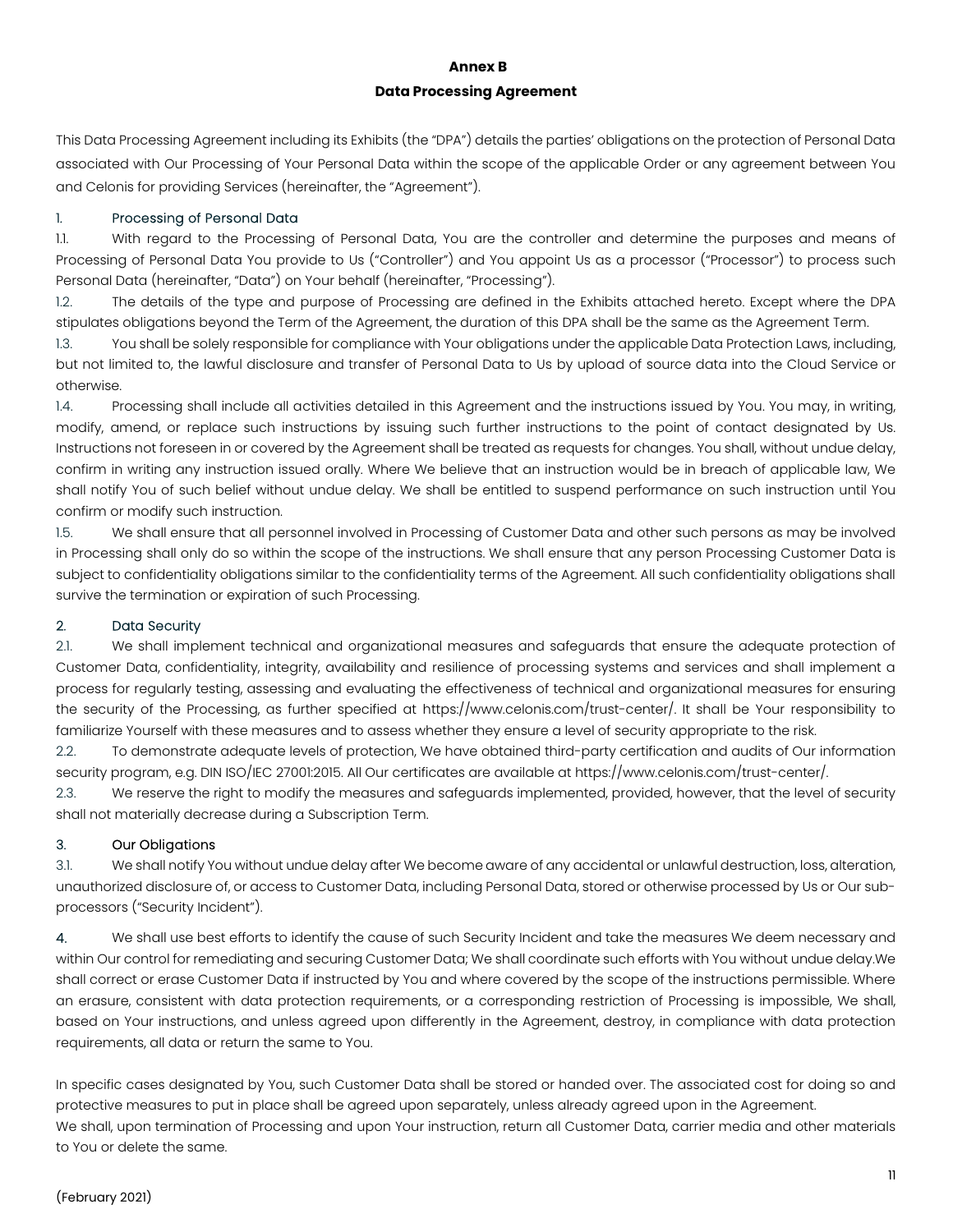Where a data subject asserts any claims against You in accordance with Article 82 of the GDPR, We shall, where possible, support You in defending against such claims, at Your cost.

# 5. Your Obligations

5.1. You shall notify Us without undue delay, and comprehensively, of any defect or irregularity with regard to provisions on data protection detected by You in the results of Our work.

5.2. Where a data subject asserts any claims against Us in accordance with Article 82 of the GDPR, You shall, where possible, support Us in defending against such claims, at Our cost.

5.3. You shall notify Our point of contact listed in Exhibit 1 for any issues related to data protection arising out of or in connection with the Agreement.

# 6. Data Subjects Rights

6.1. Where a data subject asserts claims for rectification, erasure or access to Us, and where We are able to correlate the data subject to You, based on the information provided by the data subject, We shall refer such data subject to You without undue delay. We shall support You, where possible, and based upon Your instruction insofar as agreed upon. We shall not be liable in cases where You fail to respond to the data subject's request completely, correctly, or in a timely manner. Notwithstanding the foregoing, if Your employee submits a data subject request in relation to Online Training Cloud, You agree that we can fulfill such request without Your further approval.

6.2. We shall support You, insofar as is agreed upon by the parties, and where possible for Us, in fulfilling data subjects' requests and claims, as detailed in chapter III of the GDPR and in fulfilling the obligations enumerated in Articles 33 to 36 GDPR.

# 7. Options for Documentation

7.1. We shall document and, upon request, provide such documentation of Our compliance with the obligations agreed upon in this DPA by appropriate measures.

7.2. If You require an audit of our compliance under this DPA, such audits and inspections will be conducted upon 30 days prior written notice, at most once per calendar year, during regular business hours, without interfering with Our operations, and subject to the execution of a confidentiality agreement. We shall be entitled to reject auditors that are competitors of Ours. You hereby consent to the appointment of an independent external auditor by Us, provided that We provide a copy of the audit report to You.

7.3. Where a data protection or other applicable supervisory authority conducts an audit, para. 2 above shall apply mutatis mutandis. The execution of a confidentiality agreement shall not be required if such supervisory authority is subject to professional or statutory confidentiality obligations whose breach is sanctionable under the applicable criminal code.

### 8. Sub-processing

8.1. We shall not sub-process any of Our obligations under this Agreement except as set forth in this DPA.

8.2. You hereby consent to Our use of the sub-processors listed in Exhibit 1 to this DPA in connection with the performance of the Agreement. We shall, prior to the use of further sub-processors, obtain Your prior approval, such approval not to be withheld except for important reasons related to compliance with Data Protection Laws. In such case, We or the respective sub-processor will enter into a written agreement with each sub-processor containing data protection obligations not less protective than those in this Agreement with respect to the protection of Customer Data to the extent applicable to the nature of the Services provided by such sub-processor.

8.3. We shall conclude, with such sub-processors, contractual terms necessary to ensure an appropriate level of data protection and information security and in compliance with all Data Protection Laws.

8.4. We will be liable for the acts and omissions of Our sub-processors to the same extent We would be liable if we were performing the Services for each sub-processor directly under the terms of this DPA, except as otherwise set forth in the Agreement.

### 9. Obligations to Inform, Mandatory Written Form, Choice of Law

9.1. Where Customer Data becomes subject to search and seizure, an attachment order, confiscation during bankruptcy or insolvency proceedings, or similar events or measures by third parties while in Our control, We shall notify You of such action without undue delay. We shall, without undue delay, notify all pertinent parties in such action, that any Customer Data affected thereby is Your sole property and area of responsibility, that Customer Data is at Your sole disposition, and that You are the responsible body under the GDPR.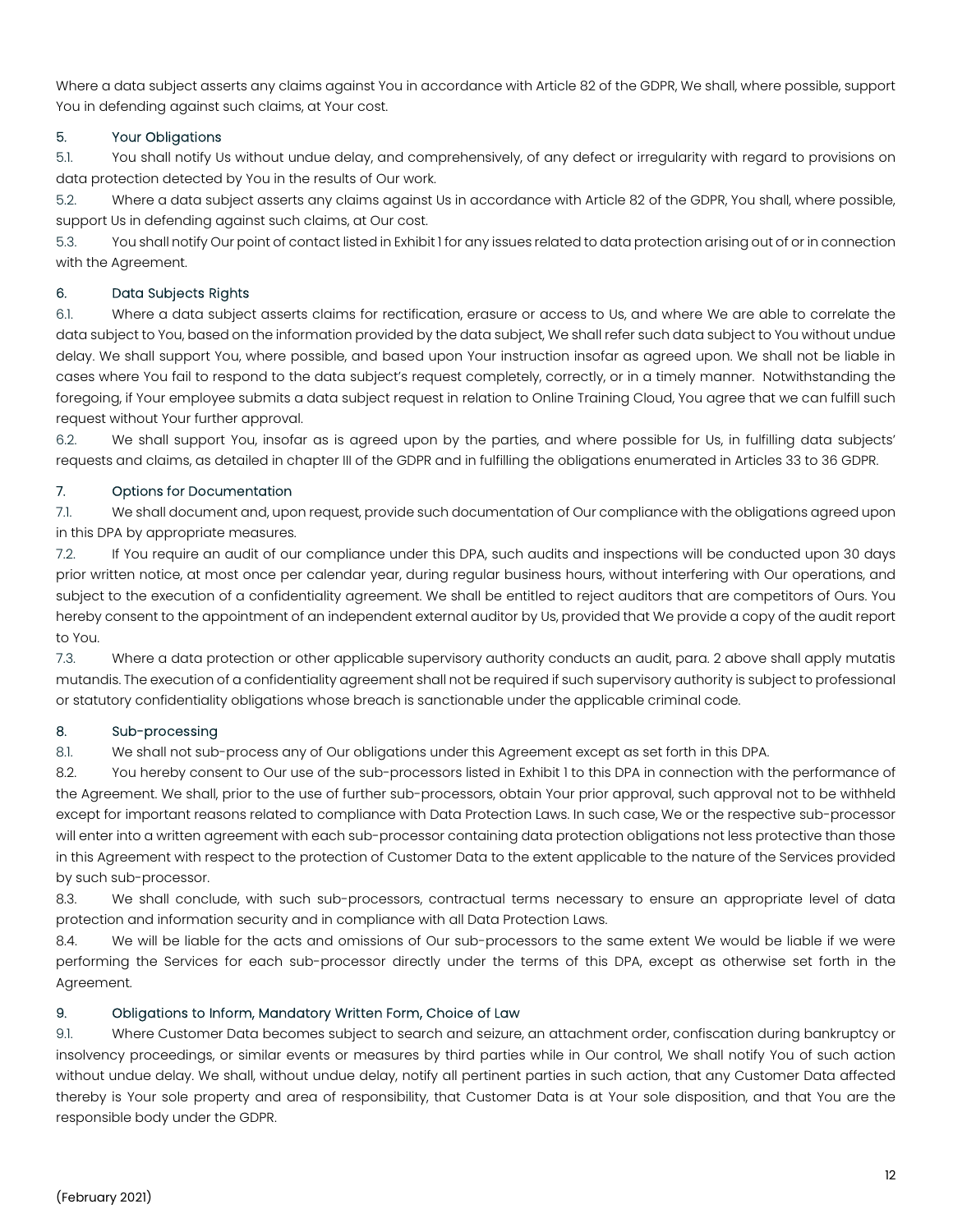9.2. No modification of this DPA, including but not limited to, Our representations and obligations, if any, shall be valid and binding unless made in writing, and only if such modification expressly states that such modification applies to the terms of this DPA. The foregoing shall also apply to any waiver or change of this mandatory written form.

9.3. In case of any conflict, the terms of this DPA shall take precedence over the terms of the Agreement. Where individual terms of this DPA are invalid or unenforceable, the validity and enforceability of the other terms of this DPA shall not be affected. 9.4. This DPA is subject to the laws of the Member State in which the Controller is established (provided this is within the EEA, Switzerland or the United Kingdom), and for all other cases subject to the laws applicable pursuant to Section 15.4 of the Agreement and the parties submit to the exclusive jurisdiction of those courts for any disputes arising out of or in connection with this DPA.

10. Liability. The Limitation of Liability Section of the Terms shall apply except as explicitly agreed otherwise in this DPA.

# 11. International Transfers

11.1. We will only transfer Personal Data outside the European Economic Area where We have complied with Our obligations under applicable Data Protection Laws in ensuring adequate safeguards in relation to such transfer.

11.2. The unmodified EU Standard Contractual Clauses (the "SCCs") set forth in Exhibit 2 of this DPA shall apply to any transfers of Personal Data under this DPA from the European Union, the European Economic Area and/or their member states, Switzerland and the United Kingdom to countries which do not ensure an adequate level of data protection within the meaning of Data Protection Laws of the foregoing territories, to the extent such transfers are subject to such Data Protection Laws.

11.3. Where required to ensure an adequate level of data protection, You herewith grant Us authority to enter into "controllerto-processor" agreements with Our non-EEA sub-processors in Your name and on Your behalf. These agreements must be based on unmodified EU Standard Contractual Clauses or other templates or mechanisms approved by the EU Commission for ensuring an adequate level of data protection between You and Our sub-processors within the meaning of applicable Data Protection Laws. Upon Your request, We shall provide You with a copy of the respective documentation entered into with Our sub-processor in this regard.

# 12. TERMS FOR THE SCCs

12.1. The SCCs and the additional terms specified in this Section apply to (i) a customer which is subject to the Data Protection Laws of the European Union, the European Economic Area and/or their member states, Switzerland and/or the United Kingdom and, (ii) its Authorized Affiliates. For the purpose of the SCCs and this Section, the aforementioned entities shall be deemed "data exporters".

12.2. This DPA and the Agreement are Your complete and final documented instructions at the time of signature of the Agreement to Us for the Processing of Personal Data. Any additional or alternate instructions must be agreed upon separately. For the purposes of Clause 5(a) of the SCCs, the following is deemed an instruction by You to process Personal Data: (a) Processing in accordance with the Agreement and applicable Order(s); (b) Processing initiated by Users in their use of the Services and (c) Processing to comply with other reasonable documented instructions provided by You (e.g., via e-mail) where such instructions are consistent with the terms of the Agreement.

12.3. Pursuant to Clause 5(h) of the SCCs, You acknowledge and expressly agree that (a) Our Affiliates may be retained as Sub-processors; and (b) Us and Our Affiliates respectively may engage third-party Sub-processors in connection with the provision of the Services. We shall make available to You the current list of Sub-processors.

12.4. Pursuant to Clause 5(h) of the SCCs, You acknowledge and expressly agree that We may engage new Sub-processors as described in Section 8 of the DPA.

12.5. The parties agree that the copies of the Sub-processor agreements that must be provided by Us to You pursuant to Clause 5(j) of the SCCs may have all commercial information, or clauses unrelated to the SCCs, removed by Us beforehand; and, that such copies will be provided by Us, in a manner to be determined in Our discretion, only upon request.

12.6. The parties agree that the audits described in Clause 5(f) and Clause 12(2) of the SCCs shall be carried out in accordance with the following specifications:

12.7. Upon Your request, and subject to the confidentiality obligations set forth in the Agreement, We shall make available to You or Your independent, third-party auditor information regarding the Our compliance with the obligations set forth in this DPA in the form of the third-party certifications and audits set forth in the Celonis Trust Center Documentation. You may contact isms@celonis.com to request an on-site audit of the procedures relevant to the protection of Personal Data. You shall reimburse Us for any time expended for any such on-site audit at the Our then-current Professional Services rates. Before the commencement of any such on-site audit, the parties shall mutually agree upon the scope, timing, and duration of the audit in addition to the reimbursement rate for which You shall be responsible. All reimbursement rates shall be reasonable, taking into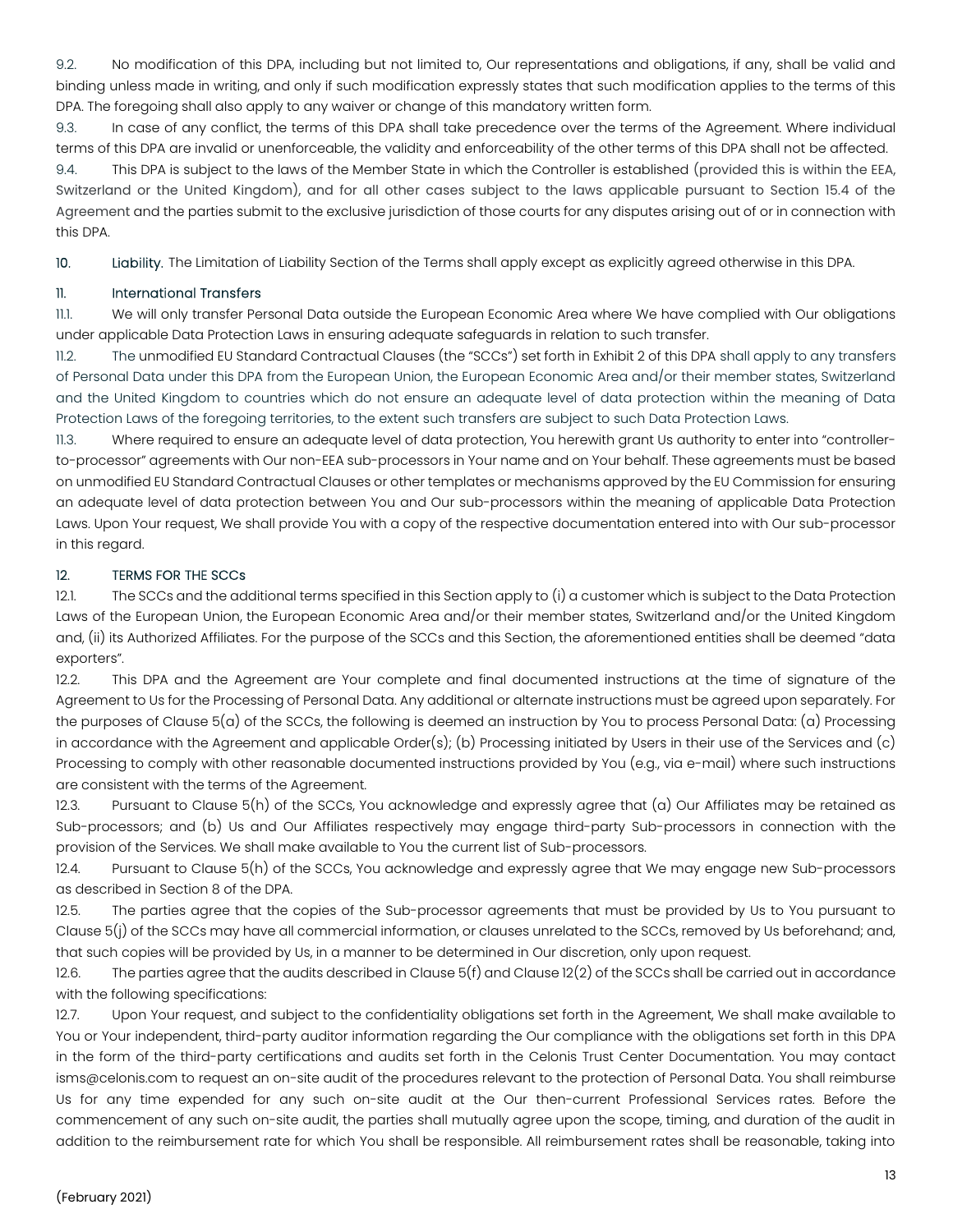account the resources expended by Us. You shall promptly notify Us with information regarding any non-compliance discovered during the course of an audit.

12.8. The parties agree that the certification of deletion of Personal Data that is described in Clause 12(1) of the SCCs shall be provided to You only upon Your request.

12.9. In the event of any conflict or inconsistency between the body of this DPA and any of its Schedules (not including the SCCs) and the SCCs, the SCCs shall prevail.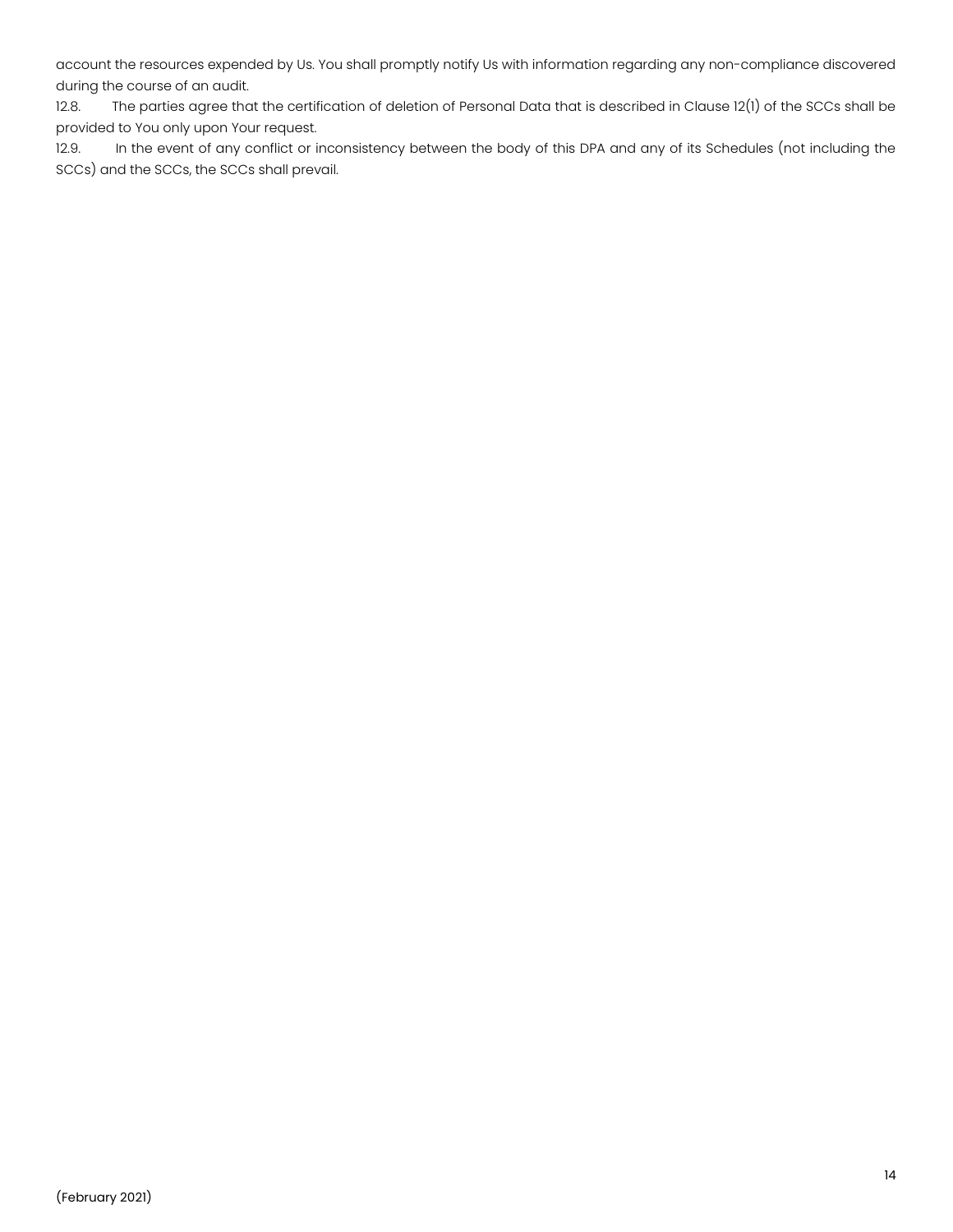### Exhibit 1 – Purpose and Scope of Data Processing

### (as per the specifications in an Order, which may be in addition to the below)

### 1. Scope of data processing

Cloud Service: As directed by the Controller, names and e-mail addresses may be inserted in the Cloud Service to automatically send reports relating to process analyses to the respective persons. Usernames are uploaded into the Cloud Service which then are pseudonymized. Controller can upload process data into the Cloud Service. This data may contain Personal Data of employees and/or customers of the Controller which Processor will host as part of the Cloud Service.

Support Services : Processor's personnel may access Controller's instance or be provided Controller's data excerpted from Controller's Cloud Service instance on a case-by-case basis if requested by the Controller in the context of Support Services (e.g. "shadowing"). In addition, Personal Data of Controller's employees issuing Support Services requests ("tickets") may be stored by Processor for the purposes of administrating the Support Services.

Online Training Cloud : Controller's personnel contact details (email addresses) are stored and used for the transmission of training materials, the execution of trainings and for its certification.

Professional Services: Processor's personnel may access Controller's instance, or be on Controller's premises, or be provided Controller's data excerpted from Controller's Cloud Service instance on a case-by-case basis if requested by the Controller in the context of Professional Services (e.g. "shadowing").

### 2. Procedures of data processing

Cloud Service: The Processor provides the functionalities of the Cloud Service including the data uploaded and processed by Controller in a third-party data center.

Support Services: The Support Ticketing Tool used by Processor is externally hosted in a data center and used by Processor's personnel for the purposes of administering the support tickets. Shadowing of Users or otherwise accessing of data sets as part of Support Services only occurs where explicitly requested by the Controller.

Online Training Cloud : Online Training is hosted in a data center. The training tool may be used to transmit invitations and certifications and for evidencing its participation.

Professional Services : During the course of providing Professional Services for implementation, configuration or evaluation of the Cloud Services, Our personnel may have access to Customer Data containing Personal Data.

### 3. Purpose of data processing

Cloud Service: The Cloud Service provides the tools to analyze processes based on data from IT systems of the Controller. Personal Data is primarily used to provide the affected person with information (e.g. the person would like to receive scheduled reports). If Personal Data is used for process analysis in which case usernames will be pseudonymized.

Support Services: Support of the Cloud Service through provision of Support Services for the Controller.

Online Training Cloud : Execution and administration of Online Training Cloud Services.

Professional Service: Implementation, configuration and evaluation projects regarding the Cloud Service.

# 4. Categories of data which are processed under the instructions of the Controller

User account related data. Depending on individual use case, processed personal data may also include, without limitation, names, identification numbers, business addresses, communication data (e. g. phone, cellphone, e-mail), process log data, usernames from the Controller's IT / ERP system,.

### 5. Data subjects

Employees, customers, vendors, agents, or consultants of the Controller based on Services provided.

6. Data Protection Officer of the Processor : Dr. Kraska, Sebastian; +49 89 1891 7360; skraska@iitr.de

7. Contact for the Processor: securityincident@celonis.com.

8. Contact for the Controller: To be provided by Controller via email to Processor at above address.

### 9. Permitted Sub-processors

Processor may use the following sub-processors (based on the respective Services according to the relevant Order):

| Sub-processor name and        | Description of processing  |
|-------------------------------|----------------------------|
| processing location (as       |                            |
| applicable)                   |                            |
| Amazon Web Services EMEA      | Hosting of Cloud Service   |
| Sarl., Frankfurt, Germany     | and processing of data     |
|                               | provided by the Controller |
| AbsorbLMS Technology Ltd.,    | Hosting of Online Training |
| Dublin, Republic of Ireland   | Cloud                      |
| HappyFox Inc., Frankfurt,     | Operation of the Support   |
| Germany                       | Ticketing Tools            |
| Microsoft Ireland Operations  | Hosting of Cloud Service   |
| Limited Corporation, Republic | and processing of data     |
| of Ireland                    | provided by the Controller |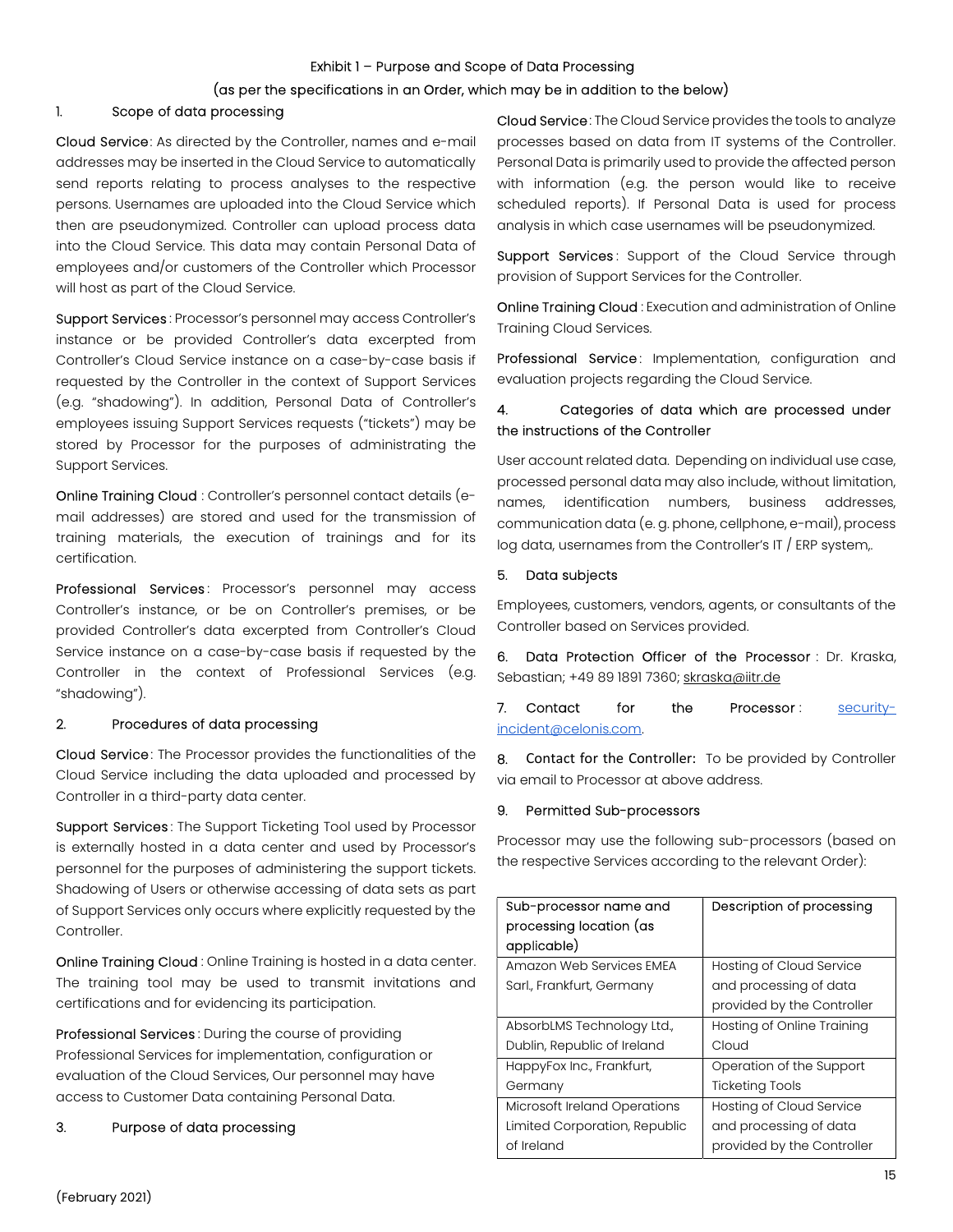| Salesforce.com Germany          | Operation of the Support  | Celonis S.L., Spain    |
|---------------------------------|---------------------------|------------------------|
| GmbH, Munich, Germany           | <b>Ticketing Tools</b>    | Celonis AB, Sweden     |
| Our Affiliates (as applicable): | Support of the Services   | Celonis Schweiz GmbH,  |
| Celonis B.V., The Netherlands   | through personnel of such | Switzerland            |
| Celonis, Inc., United States    | Affiliate.                | Celonis SAS, France    |
| Celonis K.K., Japan             |                           | Celonis ApS, Denmark   |
| Celonis Ltd., United Kingdom    |                           | Celonis L.L.C., Kosovo |
| Celonis SE, Germany             |                           | Integromat s.r.o.      |
| Celonis Canada Ltd., Canada     |                           |                        |

# Exhibit 2– STANDARD CONTRACTUAL CLAUSES (Controller to Processor)

For the purposes of Article 26(2) of Directive 95/46/EC for the transfer of personal data to processors established in third countries which do not ensure an adequate level of data protection

Name of the data exporting organisation:

Address: …

Tel. …; fax …; e-mail: …

Other information needed to identify the organisation:

(the data **exporter**)

And

Name of the data importing organisation:

Address: …

Tel. …; fax …; e-mail: …

Other information needed to identify the organization:

(the data importer)

each a 'party'; together 'the parties',

HAVE AGREED on the following Contractual Clauses (the Clauses) in order to adduce adequate safeguards with respect to the protection of privacy and fundamental rights and freedoms of individuals for the transfer by the data exporter to the data importer of the personal data specified in Appendix 1.

### Clause 1 Definitions

For the purposes of the Clauses:

(a)'personal data', 'special categories of data', 'process/processing', 'controller', 'processor', 'data subject' and 'supervisory authority' shall have the same meaning as in Directive 95/46/EC of the European Parliament and of the Council of 24 October 1995 on the protection of individuals with regard to the processing of personal data and on the free movement of such data;

(b) 'the data exporter' means the controller who transfers the personal data;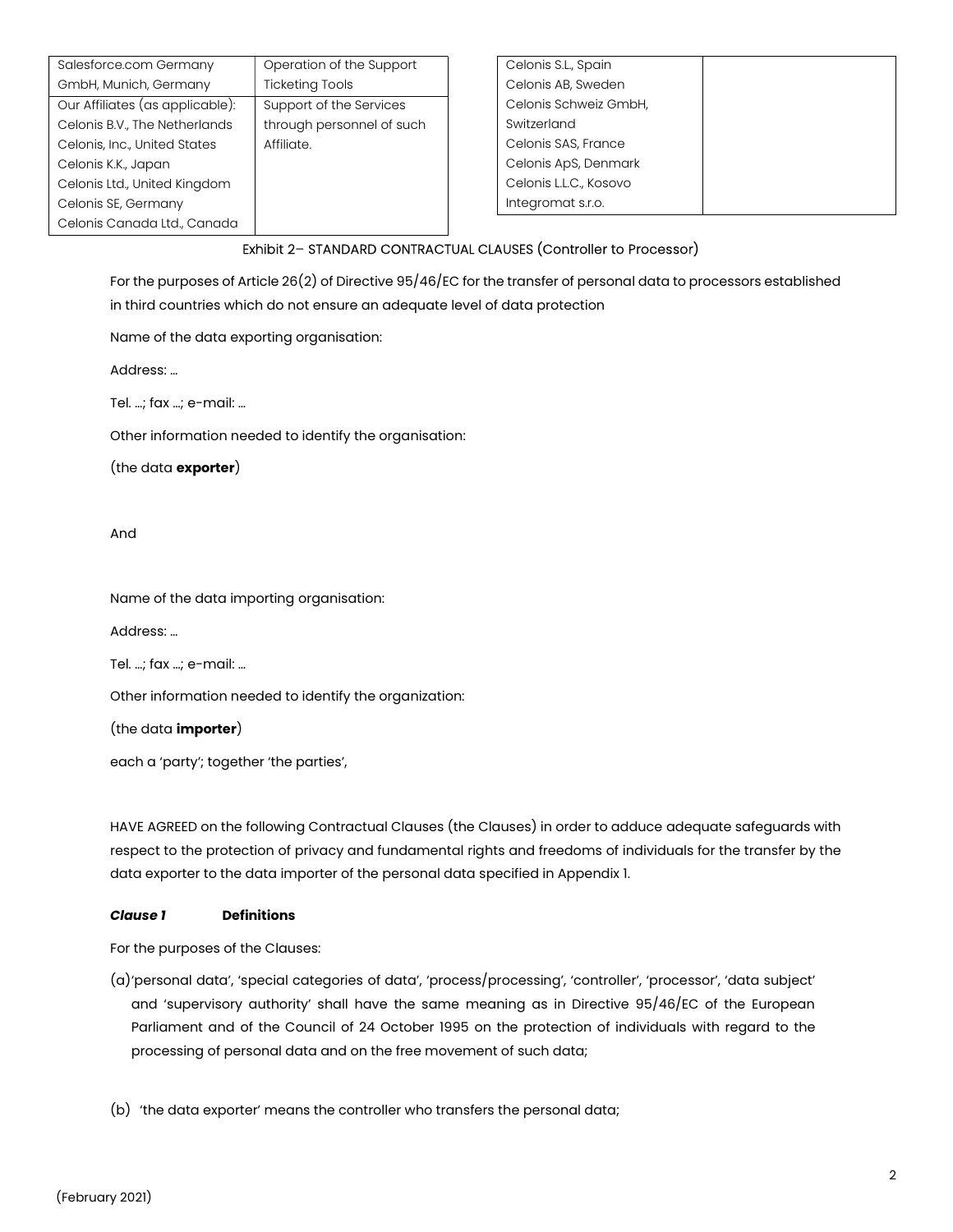- (c)'the data importer' means the processor who agrees to receive from the data exporter personal data intended for processing on his behalf after the transfer in accordance with his instructions and the terms of the Clauses and who is not subject to a third country's system ensuring adequate protection within the meaning of Article 25(1) of Directive 95/46/EC;
- (d)'the sub-processor' means any processor engaged by the data importer or by any other sub-processor of the data importer who agrees to receive from the data importer or from any other sub-processor of the data importer personal data exclusively intended for processing activities to be carried out on behalf of the data exporter after the transfer in accordance with his instructions, the terms of the Clauses and the terms of the written subcontract;
- (e)'the applicable data protection law' means the legislation protecting the fundamental rights and freedoms of individuals and, in particular, their right to privacy with respect to the processing of personal data applicable to a data controller in the Member State in which the data exporter is established;
- (f)'technical and organisational security measures' means those measures aimed at protecting personal data against accidental or unlawful destruction or accidental loss, alteration, unauthorised disclosure or access, in particular where the processing involves the transmission of data over a network, and against all other unlawful forms of processing.

### Clause 2 Details of the transfer

The details of the transfer and in particular the special categories of personal data where applicable are specified in Appendix 1 which forms an integral part of the Clauses.

### Clause 3 Third-party beneficiary clause

1. The data subject can enforce against the data exporter this Clause, Clause  $4(b)$  to (i), Clause  $5(a)$  to (e), and (g) to (j), Clause 6(1) and (2), Clause 7, Clause 8(2), and Clauses 9 to 12 as third-party beneficiary.

- 2.The data subject can enforce against the data importer this Clause, Clause 5(a) to (e) and (g), Clause 6, Clause 7, Clause 8(2), and Clauses 9 to 12, in cases where the data exporter has factually disappeared or has ceased to exist in law unless any successor entity has assumed the entire legal obligations of the data exporter by contract or by operation of law, as a result of which it takes on the rights and obligations of the data exporter, in which case the data subject can enforce them against such entity.
- 3.The data subject can enforce against the sub-processor this Clause, Clause 5(a) to (e) and (g), Clause 6, Clause 7, Clause 8(2), and Clauses 9 to 12, in cases where both the data exporter and the data importer have factually disappeared or ceased to exist in law or have become insolvent, unless any successor entity has assumed the entire legal obligations of the data exporter by contract or by operation of law as a result of which it takes on the rights and obligations of the data exporter, in which case the data subject can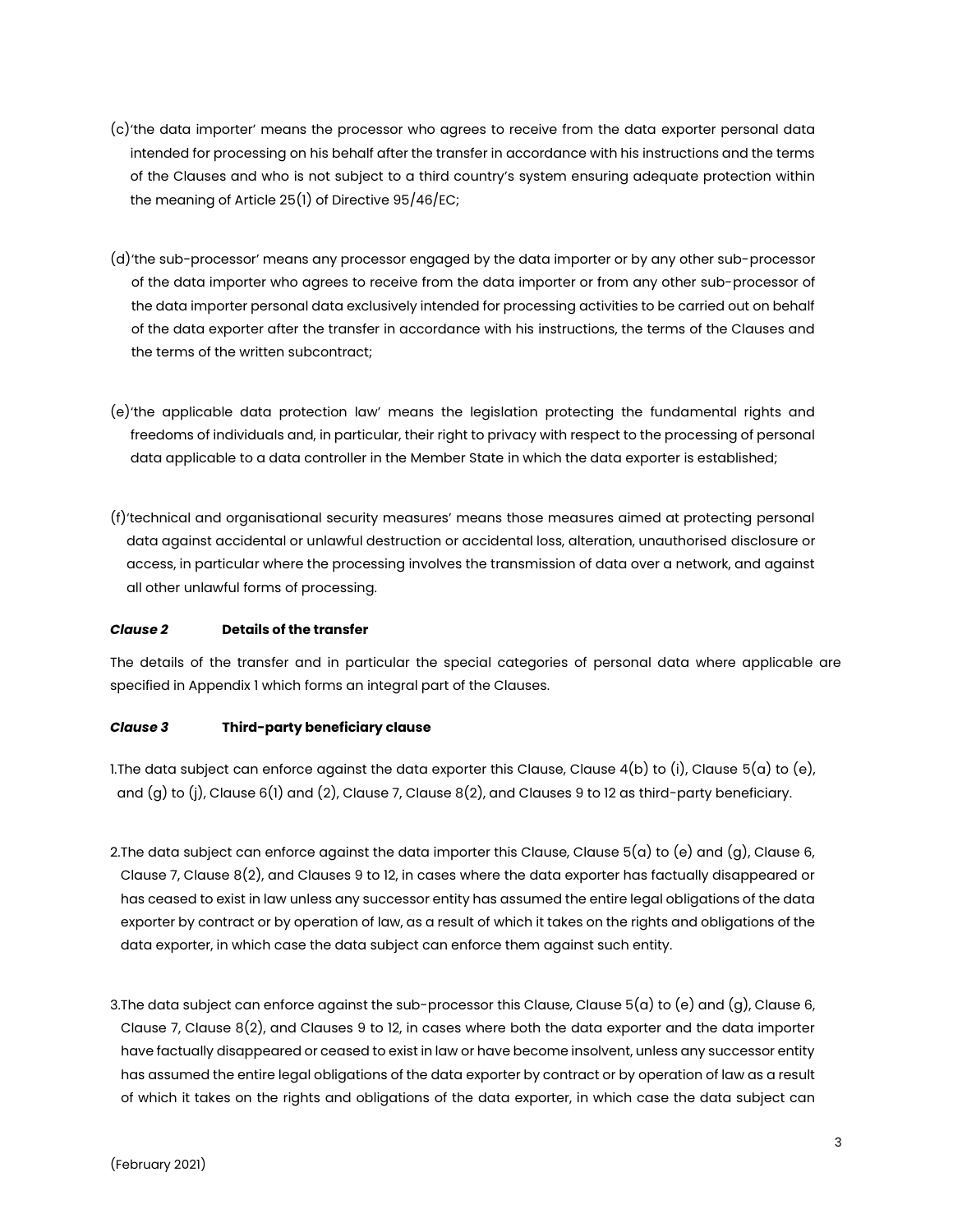enforce them against such entity. Such third-party liability of the sub-processor shall be limited to its own processing operations under the Clauses.

4.The parties do not object to a data subject being represented by an association or other body if the data subject so expressly wishes and if permitted by national law.

### Clause 4 Obligations of the data exporter

The data exporter agrees and warrants:

- (a)that the processing, including the transfer itself, of the personal data has been and will continue to be carried out in accordance with the relevant provisions of the applicable data protection law (and, where applicable, has been notified to the relevant authorities of the Member State where the data exporter is established) and does not violate the relevant provisions of that State;
- (b)that it has instructed and throughout the duration of the personal data-processing services will instruct the data importer to process the personal data transferred only on the data exporter's behalf and in accordance with the applicable data protection law and the Clauses;
- (c)that the data importer will provide sufficient guarantees in respect of the technical and organisational security measures specified in Appendix 2 to this contract;
- (d)that after assessment of the requirements of the applicable data protection law, the security measures are appropriate to protect personal data against accidental or unlawful destruction or accidental loss, alteration, unauthorised disclosure or access, in particular where the processing involves the transmission of data over a network, and against all other unlawful forms of processing, and that these measures ensure a level of security appropriate to the risks presented by the processing and the nature of the data to be protected having regard to the state of the art and the cost of their implementation;
- (e) that it will ensure compliance with the security measures;
- (f)that, if the transfer involves special categories of data, the data subject has been informed or will be informed before, or as soon as possible after, the transfer that its data could be transmitted to a third country not providing adequate protection within the meaning of Directive 95/46/EC;
- (g)to forward any notification received from the data importer or any sub-processor pursuant to Clause 5(b) and Clause 8(3) to the data protection supervisory authority if the data exporter decides to continue the transfer or to lift the suspension;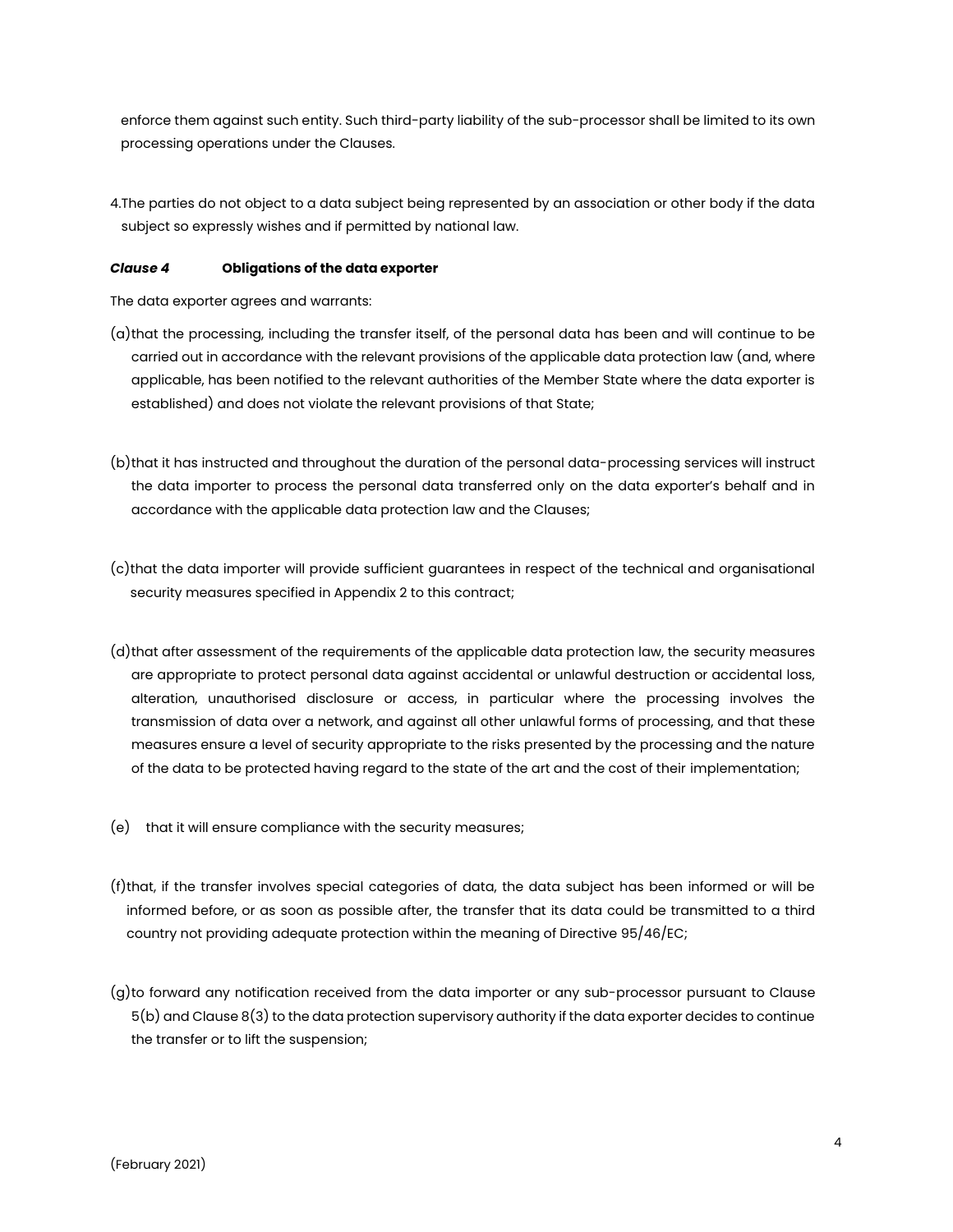- (h)to make available to the data subjects upon request a copy of the Clauses, with the exception of Appendix 2, and a summary description of the security measures, as well as a copy of any contract for sub-processing services which has to be made in accordance with the Clauses, unless the Clauses or the contract contain commercial information, in which case it may remove such commercial information;
- (i)that, in the event of sub-processing, the processing activity is carried out in accordance with Clause 11 by a sub-processor providing at least the same level of protection for the personal data and the rights of data subject as the data importer under the Clauses; and
- (i) that it will ensure compliance with Clause  $4(a)$  to (i).

### Clause 5 Obligations of the data importer

The data importer agrees and warrants:

- (a)to process the personal data only on behalf of the data exporter and in compliance with its instructions and the Clauses; if it cannot provide such compliance for whatever reasons, it agrees to inform promptly the data exporter of its inability to comply, in which case the data exporter is entitled to suspend the transfer of data and/or terminate the contract;
- (b)that it has no reason to believe that the legislation applicable to it prevents it from fulfilling the instructions received from the data exporter and its obligations under the contract and that in the event of a change in this legislation which is likely to have a substantial adverse effect on the warranties and obligations provided by the Clauses, it will promptly notify the change to the data exporter as soon as it is aware, in which case the data exporter is entitled to suspend the transfer of data and/or terminate the contract;
- (c)that it has implemented the technical and organisational security measures specified in Appendix 2 before processing the personal data transferred;

(d)that it will promptly notify the data exporter about:

- i. any legally binding request for disclosure of the personal data by a law enforcement authority unless otherwise prohibited, such as a prohibition under criminal law to preserve the confidentiality of a law enforcement investigation;
- ii. any accidental or unauthorised access; and
- iii. any request received directly from the data subjects without responding to that request, unless it has been otherwise authorised to do so;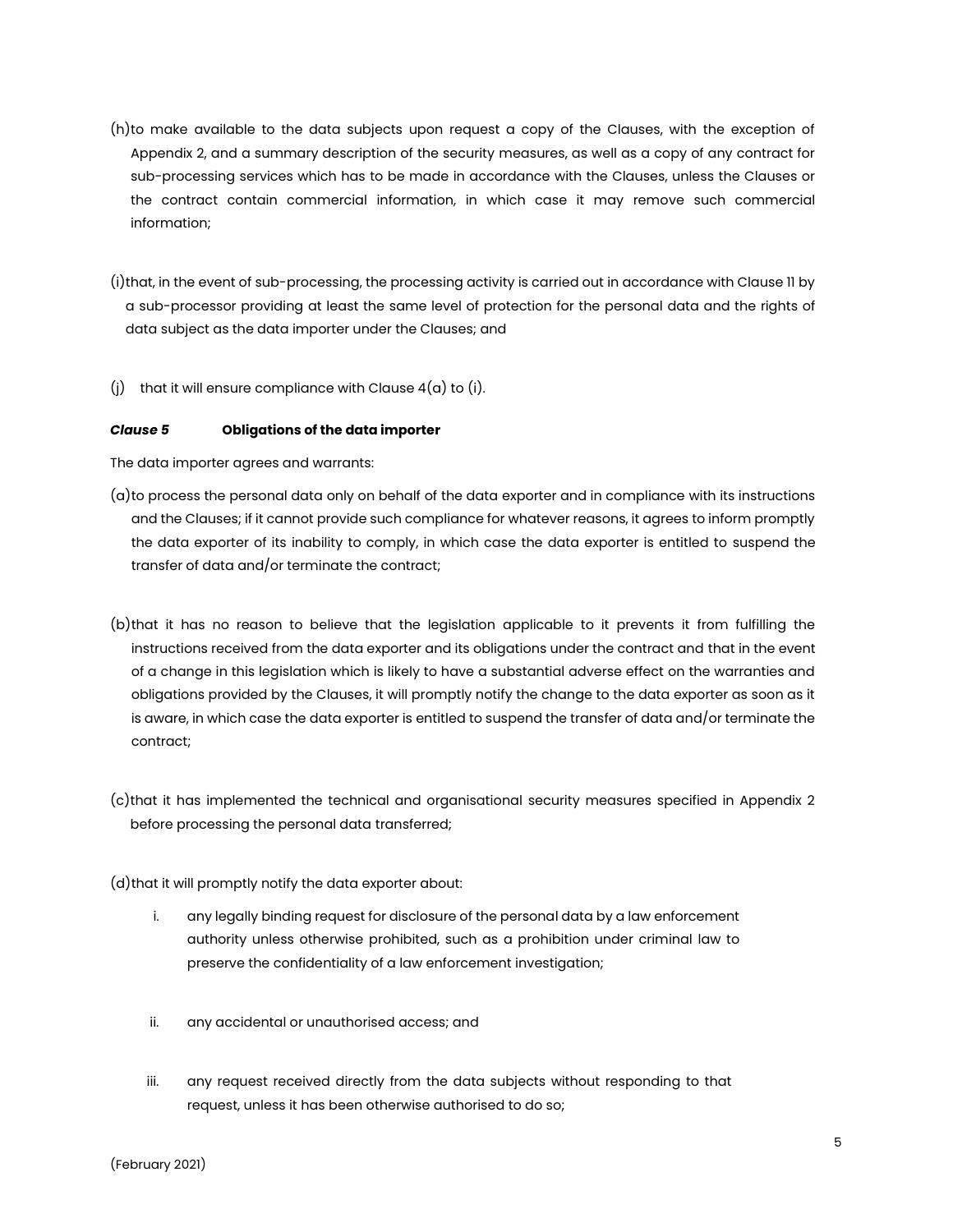- (e)to deal promptly and properly with all inquiries from the data exporter relating to its processing of the personal data subject to the transfer and to abide by the advice of the supervisory authority with regard to the processing of the data transferred;
- (f)at the request of the data exporter to submit its data-processing facilities for audit of the processing activities covered by the Clauses which shall be carried out by the data exporter or an inspection body composed of independent members and in possession of the required professional qualifications bound by a duty of confidentiality, selected by the data exporter, where applicable, in agreement with the supervisory authority;
- (g)to make available to the data subject upon request a copy of the Clauses, or any existing contract for sub-processing, unless the Clauses or contract contain commercial information, in which case it may remove such commercial information, with the exception of Appendix 2 which shall be replaced by a summary description of the security measures in those cases where the data subject is unable to obtain a copy from the data exporter;
- (h)that, in the event of sub-processing, it has previously informed the data exporter and obtained its prior written consent;
- (i)that the processing services by the sub-processor will be carried out in accordance with Clause 11;
- (j)to send promptly a copy of any sub-processor agreement it concludes under the Clauses to the data exporter.

### Clause 6 Liability

- 1.The parties agree that any data subject, who has suffered damage as a result of any breach of the obligations referred to in Clause 3 or in Clause 11 by any party or sub-processor is entitled to receive compensation from the data exporter for the damage suffered.
- 2.If a data subject is not able to bring a claim for compensation in accordance with paragraph 1 against the data exporter, arising out of a breach by the data importer or his sub-processor of any of their obligations referred to in Clause 3 or in Clause 11, because the data exporter has factually disappeared or ceased to exist in law or has become insolvent, the data importer agrees that the data subject may issue a claim against the data importer as if it were the data exporter, unless any successor entity has assumed the entire legal obligations of the data exporter by contract of by operation of law, in which case the data subject can enforce its rights against such entity.
	- The data importer may not rely on a breach by a sub-processor of its obligations in order to avoid its own liabilities.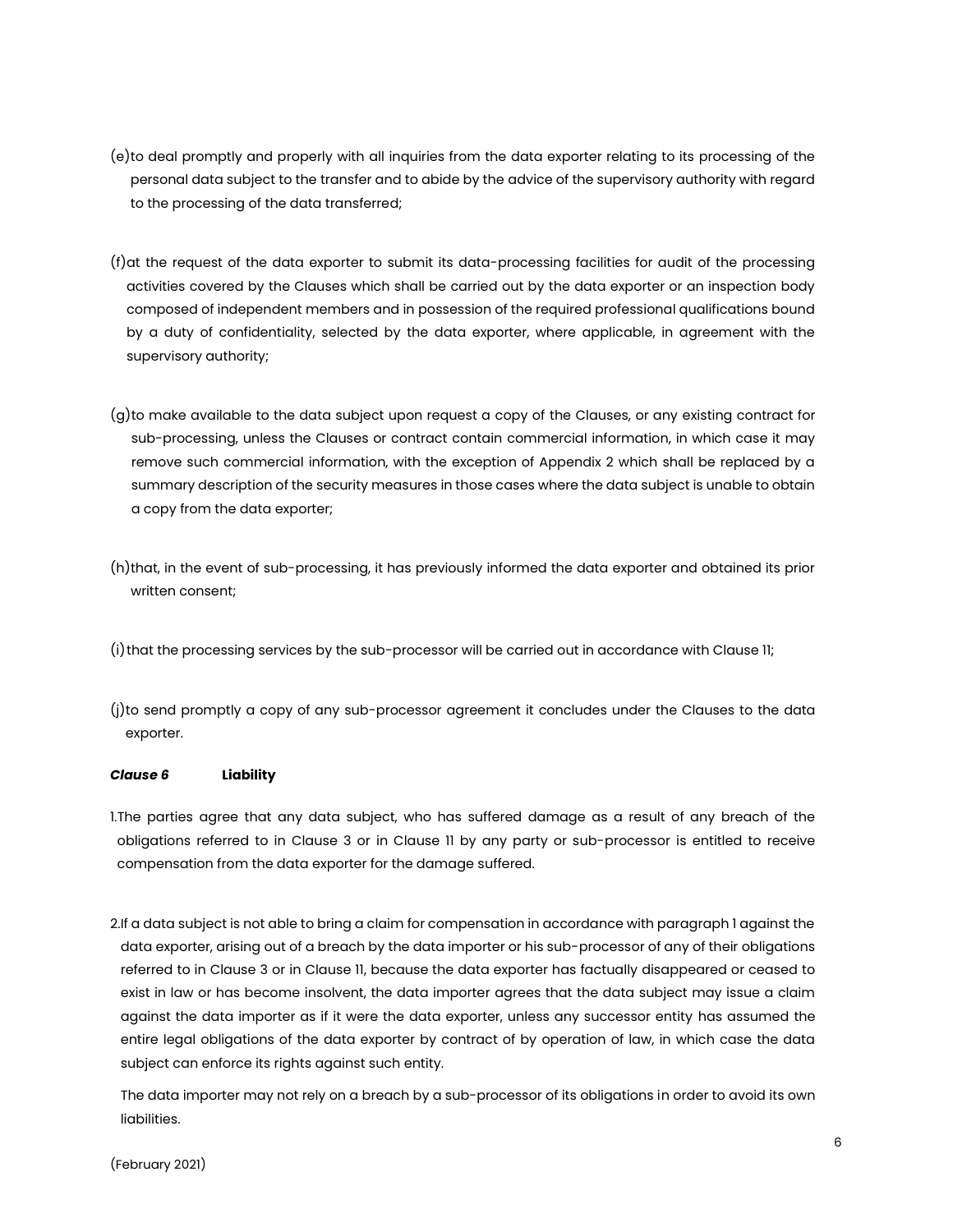3.If a data subject is not able to bring a claim against the data exporter or the data importer referred to in paragraphs 1 and 2, arising out of a breach by the sub-processor of any of their obligations referred to in Clause 3 or in Clause 11 because both the data exporter and the data importer have factually disappeared or ceased to exist in law or have become insolvent, the sub-processor agrees that the data subject may issue a claim against the data sub-processor with regard to its own processing operations under the Clauses as if it were the data exporter or the data importer, unless any successor entity has assumed the entire legal obligations of the data exporter or data importer by contract or by operation of law, in which case the data subject can enforce its rights against such entity. The liability of the sub-processor shall be limited to its own processing operations under the Clauses.

### Clause 7 Mediation and jurisdiction

- 1.The data importer agrees that if the data subject invokes against it third-party beneficiary rights and/or claims compensation for damages under the Clauses, the data importer will accept the decision of the data subject:
- (a)to refer the dispute to mediation, by an independent person or, where applicable, by the supervisory authority;
- (b) to refer the dispute to the courts in the Member State in which the data exporter is established.
- 2.The parties agree that the choice made by the data subject will not prejudice its substantive or procedural rights to seek remedies in accordance with other provisions of national or international law.

### Clause 8 Cooperation with supervisory authorities

- 1.The data exporter agrees to deposit a copy of this contract with the supervisory authority if it so requests or if such deposit is required under the applicable data protection law.
- 2.The parties agree that the supervisory authority has the right to conduct an audit of the data importer, and of any sub-processor, which has the same scope and is subject to the same conditions as would apply to an audit of the data exporter under the applicable data protection law.
- 3.The data importer shall promptly inform the data exporter about the existence of legislation applicable to it or any sub-processor preventing the conduct of an audit of the data importer, or any sub-processor, pursuant to paragraph 2. In such a case the data exporter shall be entitled to take the measures foreseen in Clause 5(b).

### Clause 9 Governing law

The Clauses shall be governed by the law of the Member State in which the data exporter is established, namely …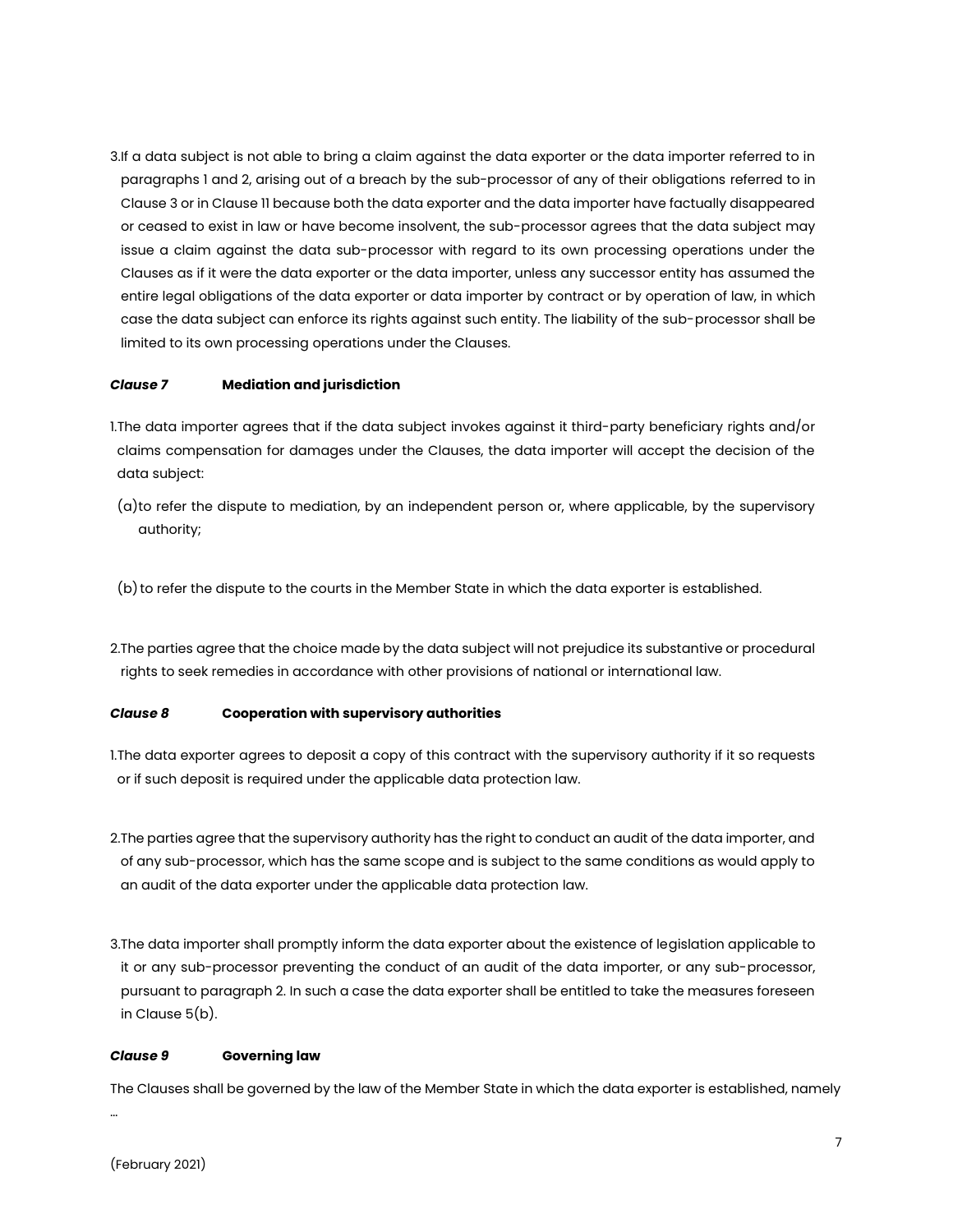#### Clause 10 Variation of the contract

The parties undertake not to vary or modify the Clauses. This does not preclude the parties from adding clauses on business related issues where required as long as they do not contradict the Clause.

#### Clause 11 Sub-processing

- 1.The data importer shall not subcontract any of its processing operations performed on behalf of the data exporter under the Clauses without the prior written consent of the data exporter. Where the data importer subcontracts its obligations under the Clauses, with the consent of the data exporter, it shall do so only by way of a written agreement with the sub-processor which imposes the same obligations on the subprocessor as are imposed on the data importer under the Clauses. Where the sub-processor fails to fulfil its data protection obligations under such written agreement the data importer shall remain fully liable to the data exporter for the performance of the sub-processor's obligations under such agreement.
- 2.The prior written contract between the data importer and the sub-processor shall also provide for a thirdparty beneficiary clause as laid down in Clause 3 for cases where the data subject is not able to bring the claim for compensation referred to in paragraph 1 of Clause 6 against the data exporter or the data importer because they have factually disappeared or have ceased to exist in law or have become insolvent and no successor entity has assumed the entire legal obligations of the data exporter or data importer by contract or by operation of law. Such third-party liability of the sub-processor shall be limited to its own processing operations under the Clauses.
- 3.The provisions relating to data protection aspects for sub-processing of the contract referred to in paragraph 1 shall be governed by the law of the Member State in which the data exporter is established.
- 4.The data exporter shall keep a list of sub-processing agreements concluded under the Clauses and notified by the data importer pursuant to Clause 5(j), which shall be updated at least once a year. The list shall be available to the data exporter's data protection supervisory authority.

### Clause 12 Obligation after the termination of personal data-processing services

- 1.The parties agree that on the termination of the provision of data-processing services, the data importer and the sub-processor shall, at the choice of the data exporter, return all the personal data transferred and the copies thereof to the data exporter or shall destroy all the personal data and certify to the data exporter that it has done so, unless legislation imposed upon the data importer prevents it from returning or destroying all or part of the personal data transferred. In that case, the data importer warrants that it will guarantee the confidentiality of the personal data transferred and will not actively process the personal data transferred anymore.
- 2.The data importer and the sub-processor warrant that upon request of the data exporter and/or of the supervisory authority, it will submit its data-processing facilities for an audit of the measures referred to in paragraph 1.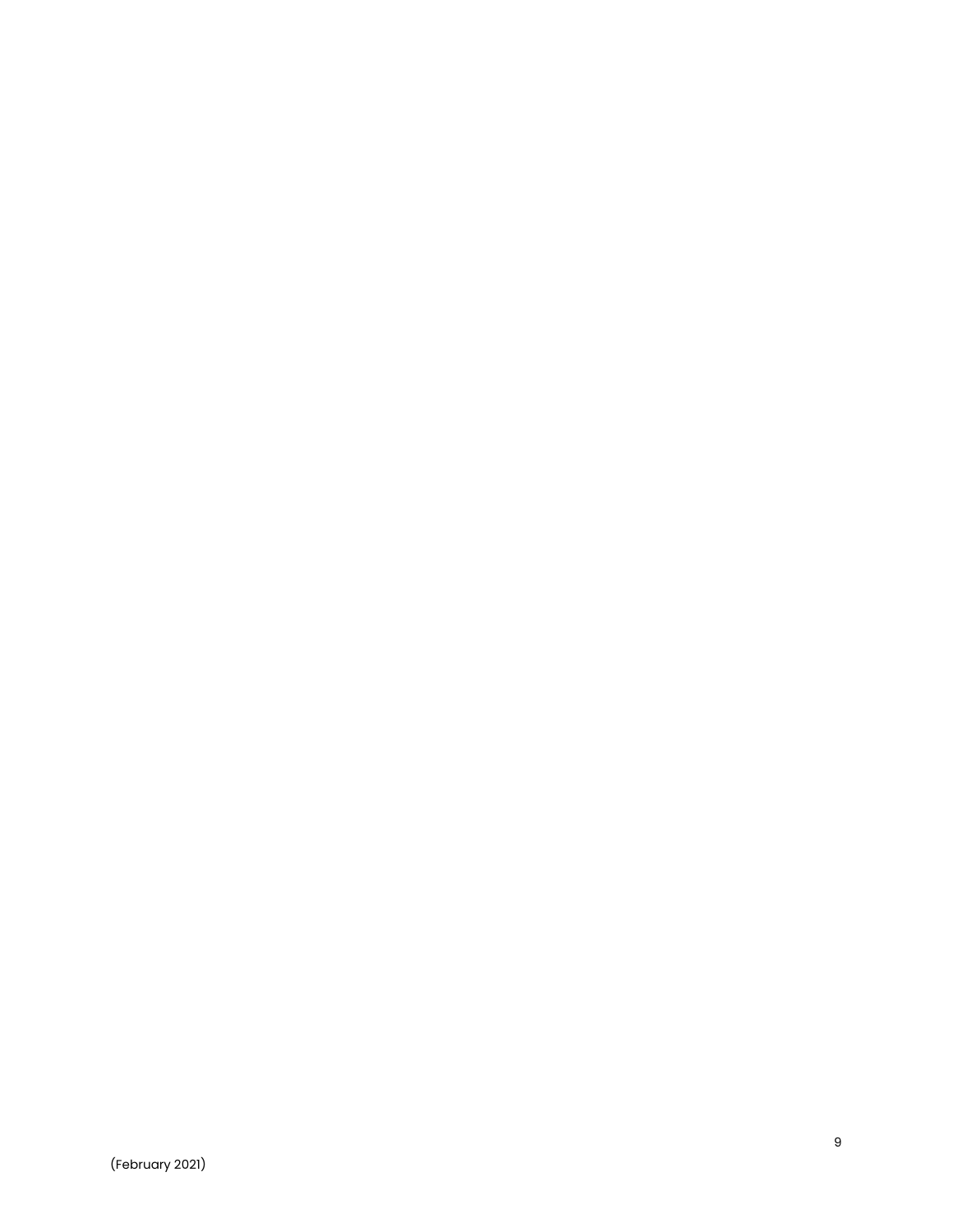# On behalf of the data exporter:

Name (written out in full): …

Position: …

Address: …

Other information necessary in order for the contract to be binding (if any):

### Customer's Stamp

Customer's binding signature:

# On behalf of the data importer:

|  | Name: | Wolfgang Döring |
|--|-------|-----------------|
|--|-------|-----------------|

- Position: General Counsel
- Address: c/o Celonis SE, Theresienstr. 6, 80333 Munich, Germany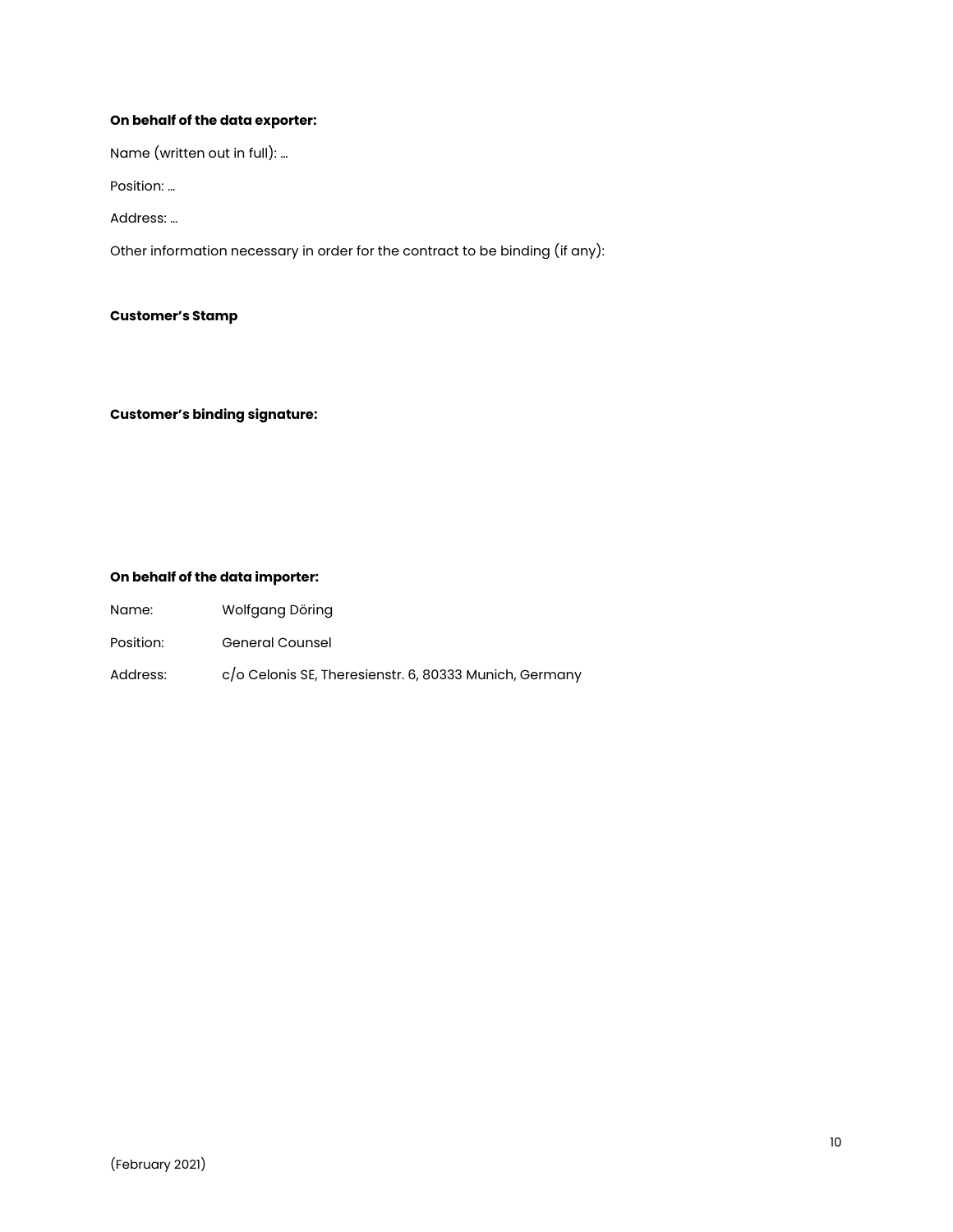#### Appendix 1

#### to the Standard Contractual Clauses

This Appendix forms part of the Clauses and must be completed and signed by the parties

The Member States may complete or specify, according to their national procedures, any additional necessary information to be contained in this Appendix

#### Data exporter

The data exporter is (please specify briefly Your activities relevant to the transfer):

… …

#### Data importer

The data importer is acting as a subprocessor of Celonis SE or one of its affiliated legal entities (each the "Celonis Contracting Entity"), which is providing the data exporter with a cloud software solution in the field of process mining.

In this respect, the data importer's personnel will operate the cloud infrastructure remotely in particular to cover 24/7 operations, handle support questions of employees of data exporter on behalf of the respective Celonis Contracting Entity and insofar may have access to personal data related to the data importer's instance of the cloud services and create and process support ticket data. Where explicitly requested by data exporter's personnel, data importer may "shadow" users and therefore see contents of the data exporter's analysed source system data.

### Data subjects

The personal data transferred concern the following categories of data subjects (please specify):

Employees of the data exporter, customers or suppliers of data exporter. Further data subjects or categories of subjects may be agreed by the parties.

#### Categories of data

The personal data transferred concern the following categories of data (please specify):

Name, user name /ID, log and protocol data, business contact information such as telephone and e-mail and address data.

### Special categories of data (if appropriate)

The personal data transferred concern the following special categories of data (please specify):

Not applicable

### Processing operations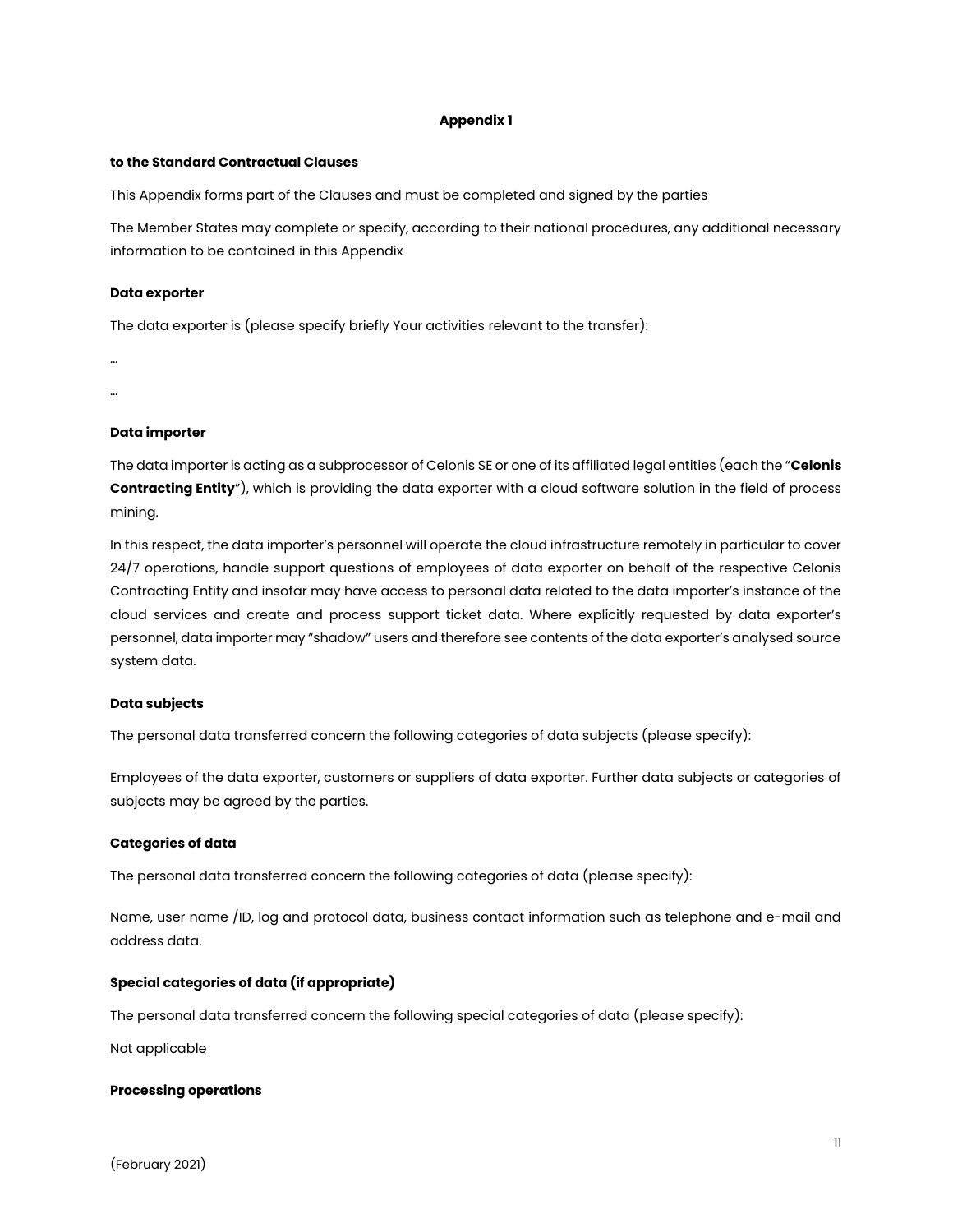The personal data transferred will be subject to the following basic processing activities (please specify):

Provision of support services, ticketing of support requests, "shadowing" of users upon their explicit request, administration services related to cloud service hosting and operation

DATA EXPORTER

Name: …

Authorised Signature …

DATA IMPORTER

Name: Wolfgang Döring

Authorised Signature: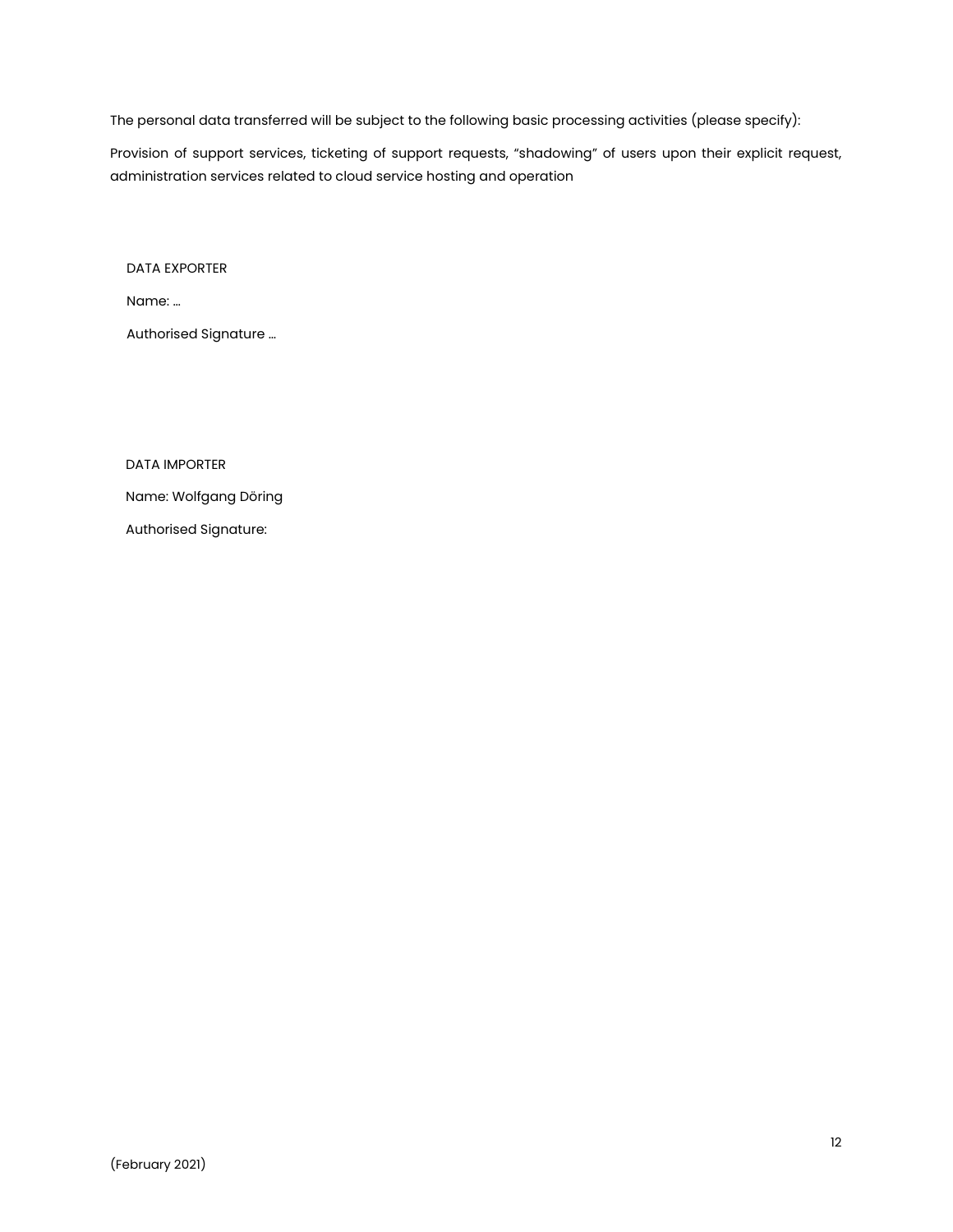#### Appendix 2 - to the Standard Contractual Clauses

This Appendix forms part of the Clauses and must be completed and signed by the parties.

# Description of the technical and organisational security measures implemented by the data importer in accordance with Clauses 4(d) and 5(c):

- 1. Confidentiality
- 1.1 Entry control
- ☒ Locked building
- ☒ Locked offices
- ☒ Mechanical security locking system
- ☒ Documented key issuance
- ☒ Secure areas only accessible for employees with Key Card
- ☒ Locked server rooms with entry control
- ☒ Locked server cabinets
- ☒ Electronic entry control
- ☒ Daily security service for offices and building
- ☒ Monitoring of all visitors during their stay in the office
- 1.2. Access control
- ☒ Personalized user
- ☒ Password convention with a complex password and a minimum number of characters
- ☒ Central authentication with a user name and password
- ☒ Access blocked after too many incorrect password entries
- ☒ Encrypted notebooks
- ☒ A secure line connection for external access
- ☒ Use of an up-to-date firewall
- 1.3 Usage control
- ☒ Role-based authorization process
- ☒ Application-specific authentication with user name and password
- ☒ Logging user usage
- ☒ Encryption of mobile data media
- ☒ Allocation of authorizations only after approval by the data owner
- ☒ Protected storage of data media
- ☒ Destruction of paper documents in compliance with data protection law
- ☒ Administrative users are kept to a minimum and documented.
- 1.4 Pseudonymization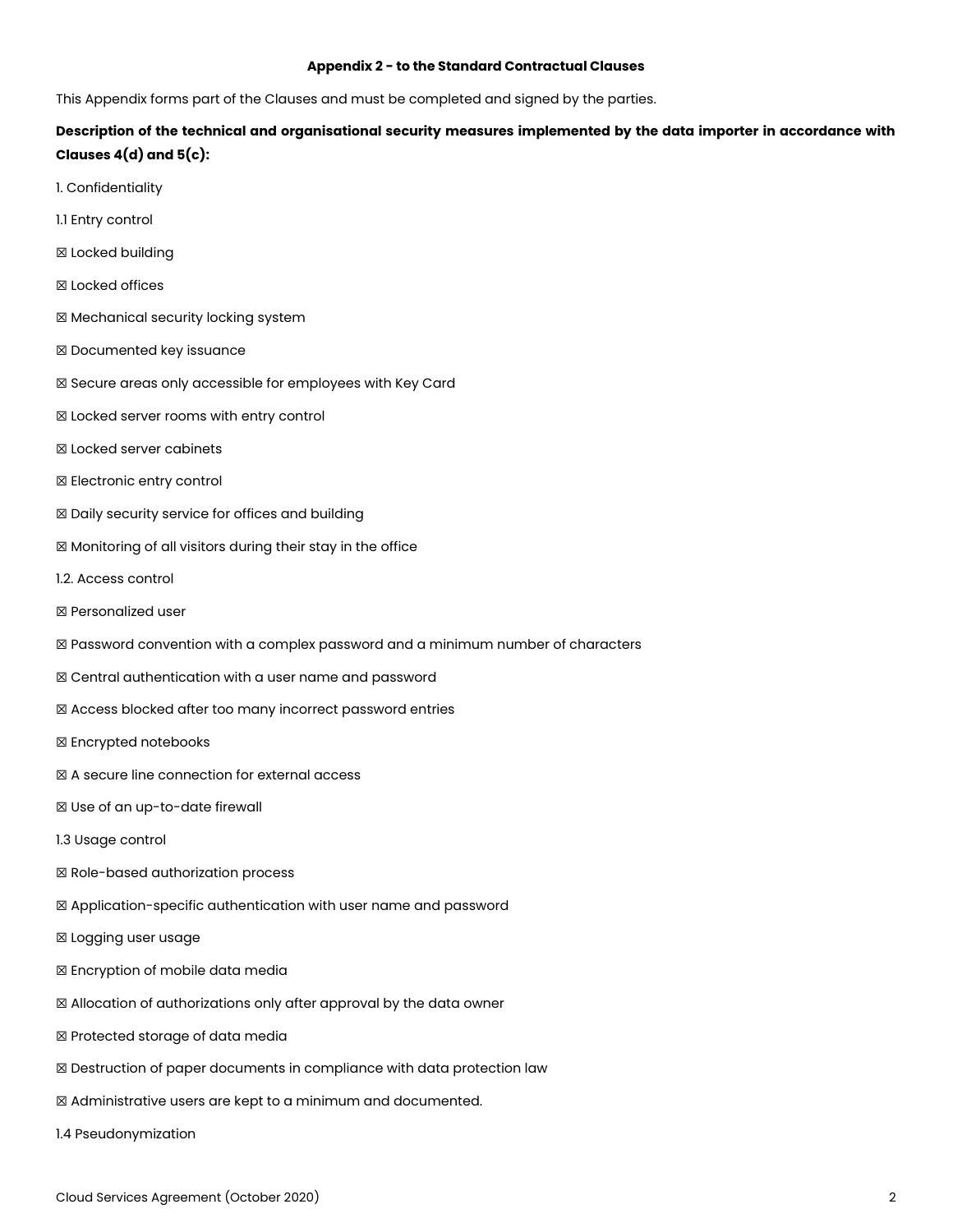☒ Pseudonymization takes place immediately upon request by the client.

1.5 Separation control

☒ Client separation within the data processing system

☒ Separation of productive and test systems

2. Integrity

2.1 Transmission control

☒ VPN connections

☒ The use of private storage media is prohibited

☒ Special protection when physically transporting data media

2.2 Input control

☒ Traceability when assigning, changing and deleting user authorizations

2.3 Contractual order control

☒ Documentation of processing activities

☒ Careful selection of processors

☒ No use of processors who have not entered into agreement pursuant to Article 28 GDPR

☒ Written agreement with the processor on the data protection minimum standard

☒ Appropriate monitoring of the processor

☒ Assuring compliant destruction or return of the data upon completion of the assignment

3. Availability and reliability

☒ Routine documented patch management for end servers

☒ Routine documented patch management for end devices

☒ Downloading security-critical patches within 72 hours

☒ Data storage on storage system

☒ Uninterrupted power supply

☒ Early fire detection

4. Procedure for routine review, assessment, and evaluation

☒ Appointment of a data protection officer

☒ Routine documented training of employees involved in data processing

☒ Routine auditing of the procedures

☒ Routine review of the latest technical standards pursuant to Article 32 GDPR

#### DATA EXPORTER

Name: …